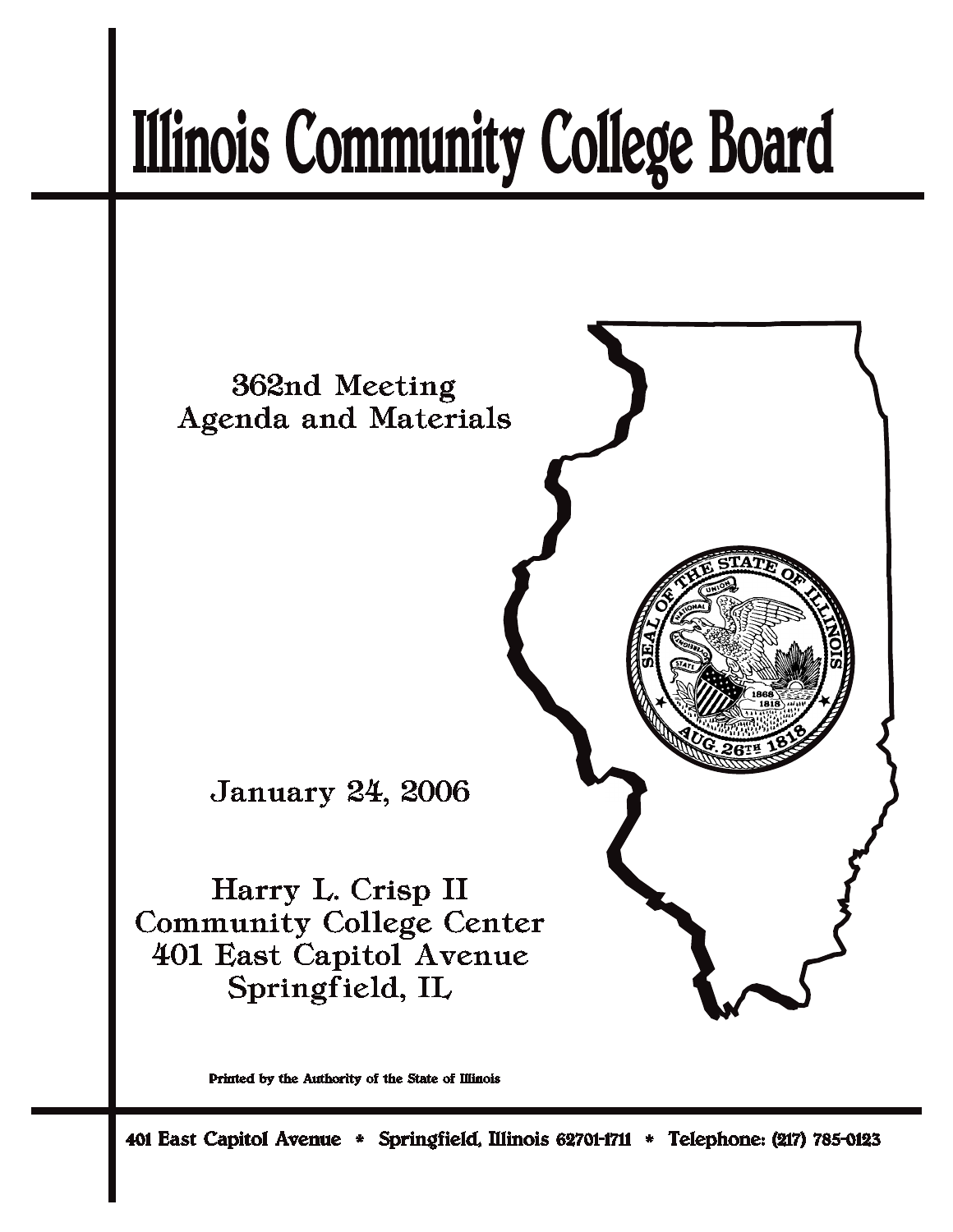Agenda 362nd Meeting of the Illinois Community College Board Harry L. Crisp II Community College Center 401 East Capitol Avenue Springfield, Illinois

January 24, 2006

Page

# *Committee Meetings*

8:00 a.m. - Adult Education Committee - *Library, Second Floor* 8:00 a.m. - Budget and Finance Committee - *Board Room, First Floor*

*9:00 a.m. - Business Meeting - Second Floor Conference Room*

| 1.               | Roll Call and Declaration of Quorum                                                                                                                                                                                                                            |                |  |  |  |
|------------------|----------------------------------------------------------------------------------------------------------------------------------------------------------------------------------------------------------------------------------------------------------------|----------------|--|--|--|
| 2.               | Announcements and Remarks by Guy Alongi, Chair                                                                                                                                                                                                                 |                |  |  |  |
| 3.               | Presentation of the 2005 Excellence in Learning-Centered<br><b>Instruction Awards</b>                                                                                                                                                                          |                |  |  |  |
| $\overline{4}$ . | <b>Committee Reports</b>                                                                                                                                                                                                                                       |                |  |  |  |
|                  | 4.1<br><b>Adult Education Committee</b><br>4.2<br><b>Budget and Finance Committee</b>                                                                                                                                                                          |                |  |  |  |
| 5.               | President/CEO Report                                                                                                                                                                                                                                           |                |  |  |  |
| 6.               | <b>Advisory Organizations</b>                                                                                                                                                                                                                                  |                |  |  |  |
|                  | 6.1<br>Illinois Community College Faculty Association<br>6.2<br><b>Student Advisory Committee</b><br>Illinois Community College Trustees Association<br>6.3<br>Adult Education and Family Literacy Advisory Council<br>6.4<br>6.5<br><b>Presidents Council</b> |                |  |  |  |
| 7.               | Legislative/Budget Update                                                                                                                                                                                                                                      |                |  |  |  |
|                  | FY 2007 System Capital Budget<br>7.1                                                                                                                                                                                                                           | $\overline{2}$ |  |  |  |
| 8.               | New Units of Instruction<br>$3 - 13$                                                                                                                                                                                                                           |                |  |  |  |
| 9.               | <b>IBHE Performance Report: Community College System</b><br>14<br>Effective Practice - Illinois Eastern Community Colleges/<br>Wabash Valley College                                                                                                           |                |  |  |  |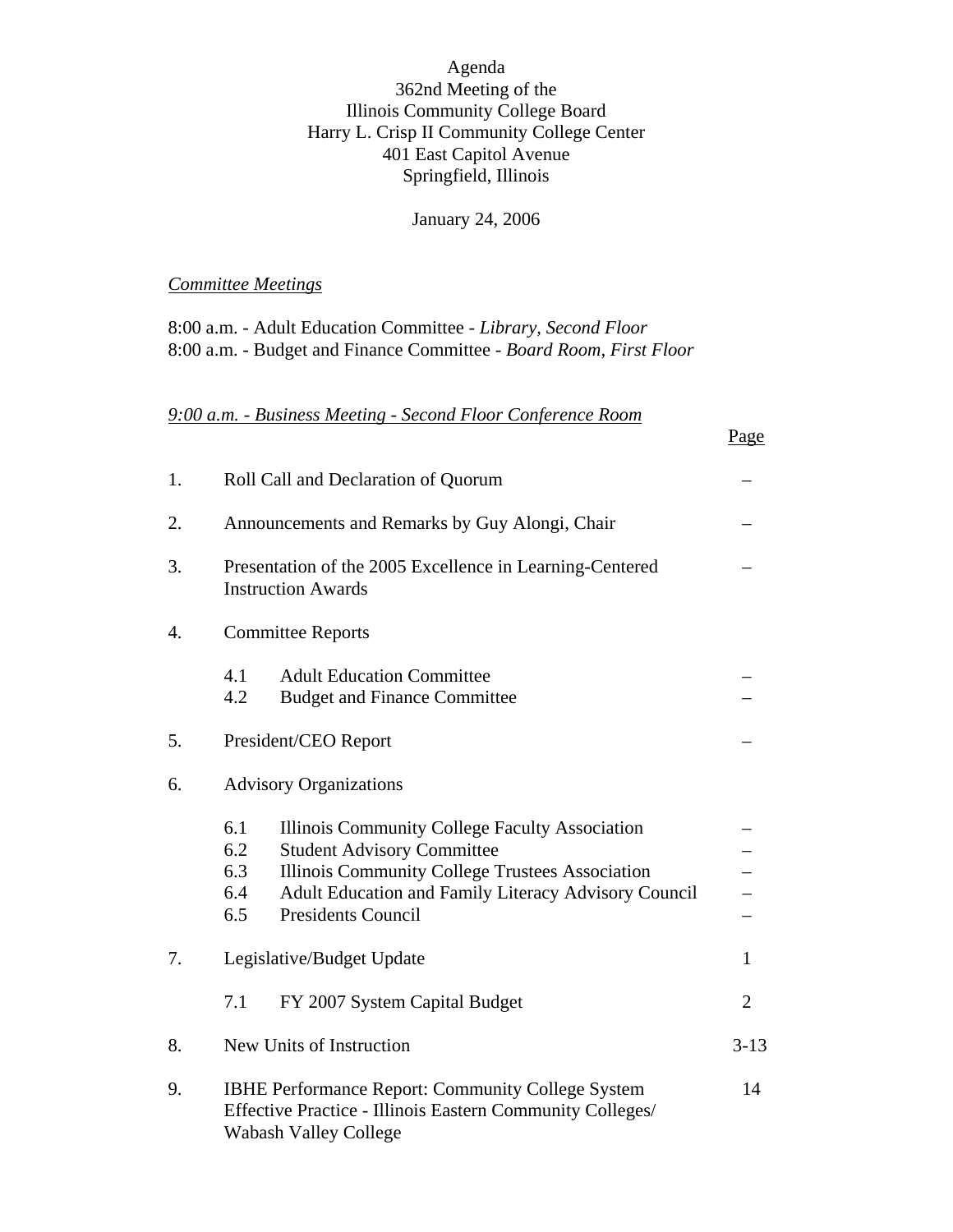## Agenda 362nd Meeting of the Illinois Community College Board

|     |                                                                                                                |                                                                                                                                                                                                                                                          | Page                   |  |  |
|-----|----------------------------------------------------------------------------------------------------------------|----------------------------------------------------------------------------------------------------------------------------------------------------------------------------------------------------------------------------------------------------------|------------------------|--|--|
| 10. | $15 - 16$<br>Workforce Development Grant Report - Business and<br><b>Industry Services FY 2005</b>             |                                                                                                                                                                                                                                                          |                        |  |  |
| 11. | Promise for Illinois Revisited - A Strategic Plan for the<br>Illinois Community College Board (Final Approval) |                                                                                                                                                                                                                                                          |                        |  |  |
| 12. | <b>Homeland Security Update</b>                                                                                |                                                                                                                                                                                                                                                          |                        |  |  |
| 13. | Annual Student Enrollments and Completions in the Illinois<br>Community College System - FY 2005               |                                                                                                                                                                                                                                                          |                        |  |  |
| 14. | <b>Consent Agenda</b>                                                                                          |                                                                                                                                                                                                                                                          |                        |  |  |
|     | 14.1<br>14.2<br>14.3                                                                                           | Minutes of the November 18, 2005 Meeting<br><b>Review of Executive Session Minutes</b><br>Proposed Amendments to Illinois Community<br><b>College Rules Concerning Illinois Community</b><br>Colleges Online (ILCCO) Program Sharing<br>(Final Approval) | $26 - 34$<br>$35 - 36$ |  |  |
| 15. | <b>Information Items</b>                                                                                       |                                                                                                                                                                                                                                                          |                        |  |  |
|     | 15.1                                                                                                           | Fiscal Year 2006 Financial Statements                                                                                                                                                                                                                    |                        |  |  |
| 16. | <b>Other Business</b>                                                                                          |                                                                                                                                                                                                                                                          |                        |  |  |
| 17. | Adjournment                                                                                                    |                                                                                                                                                                                                                                                          |                        |  |  |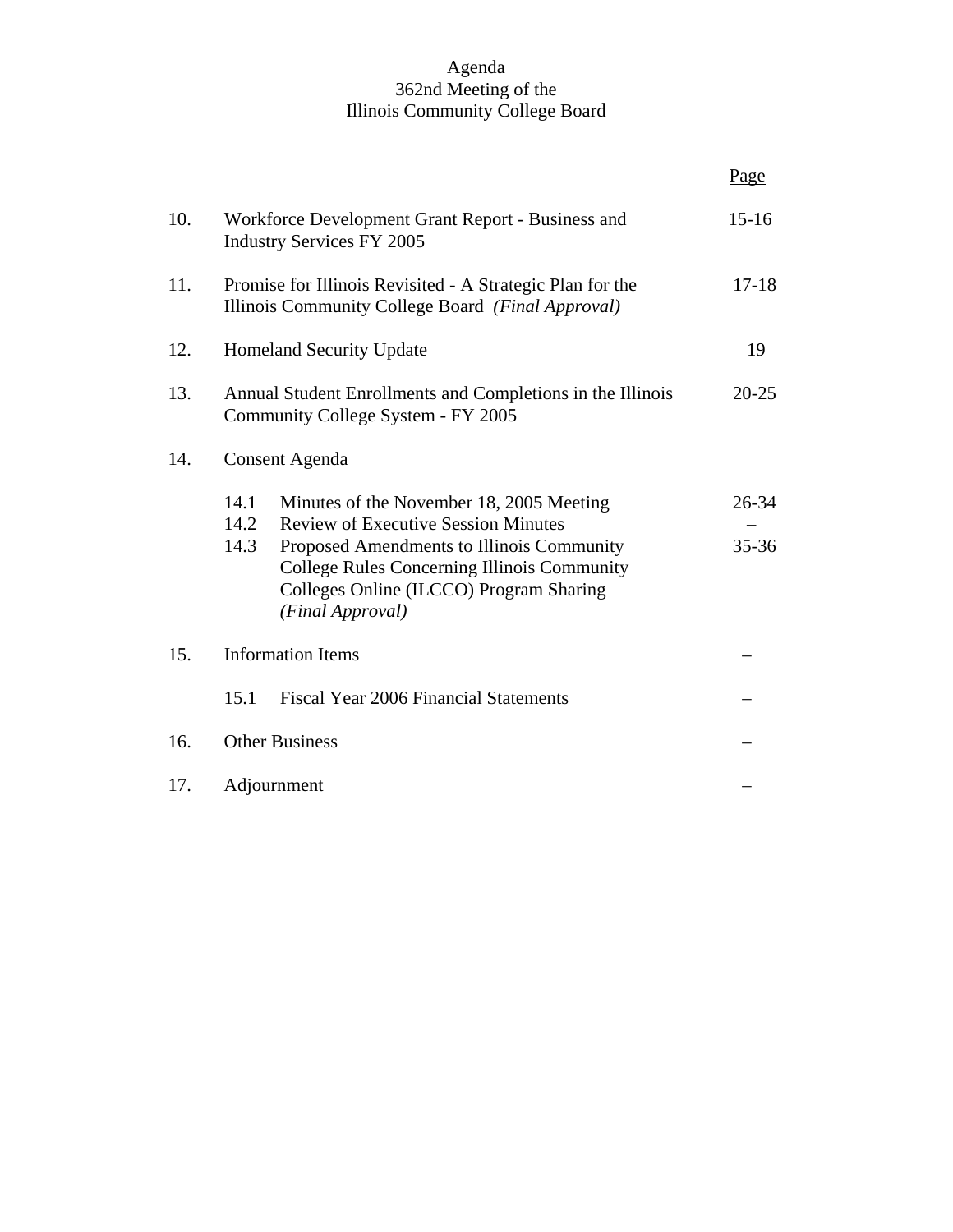Illinois Community College Board

# **LEGISLATIVE/BUDGET UPDATE**

An oral report will be presented to the Board at the meeting on January 24.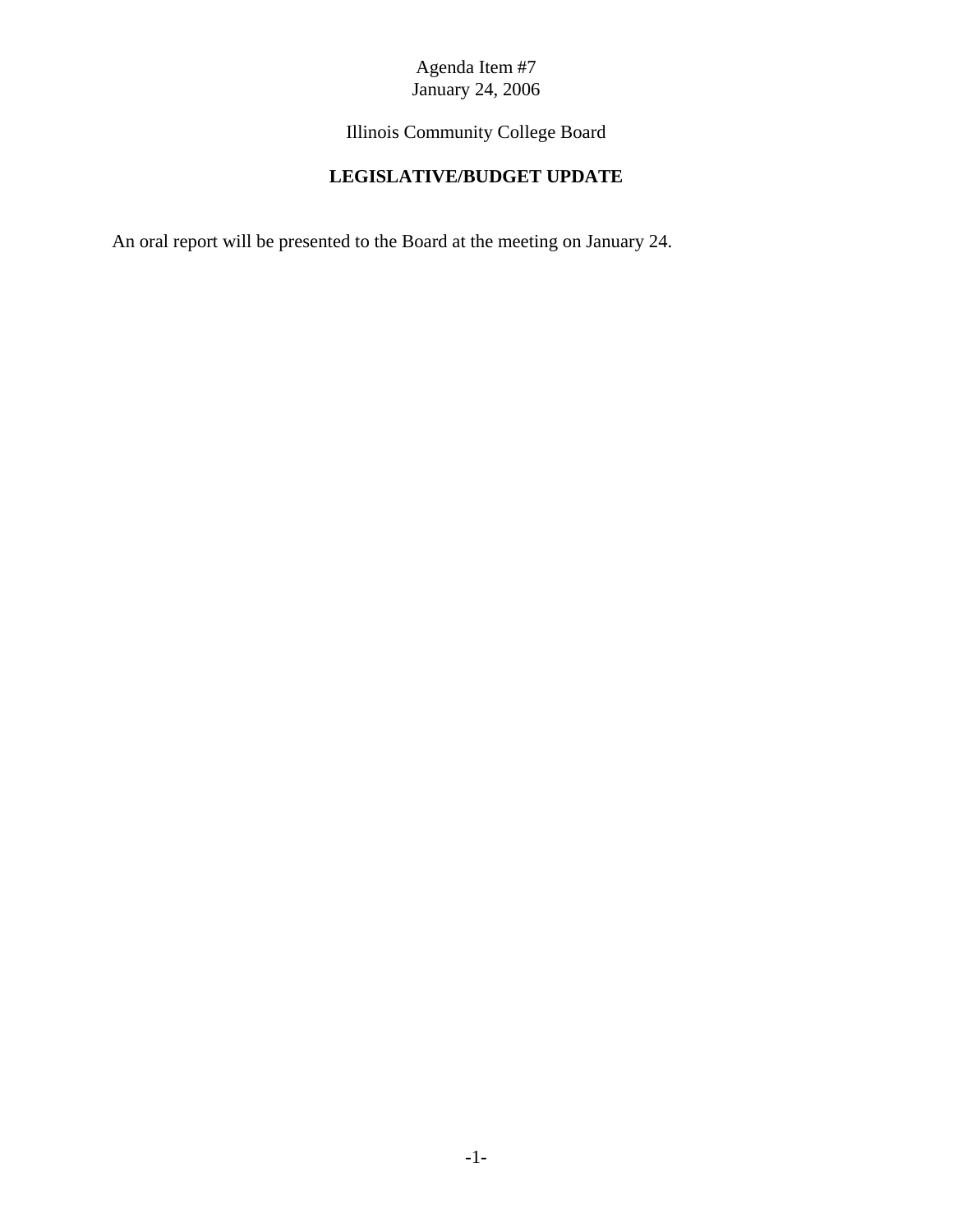# Illinois Community College Board

# **FISCAL YEAR 2007 CAPITAL BUDGET REQUEST**

The Illinois Community College Board fiscal year 2007 capital budget request has three components:

- 1. Enhanced Construction Program
- 2. Capital Renewal Grants
- 3. Specific Institutional Projects

# **RECOMMENDED ACTION**

It is recommended that the following motions be adopted:

The Illinois Community College Board hereby:

- 1. Approves the fiscal year 2006 Capital Budget Request for the Illinois Community College System as presented in the Table 1;
- 2. Authorizes the submission of the request to the Illinois Board of Higher Education; and
- 3. Authorizes its President/CEO, with the concurrence of the Chair, to make technical adjustments to the request if more refined data become available.

# **BACKGROUND**

The complete capital list (Table 1) and details of each individual project will be distributed at the Board meeting.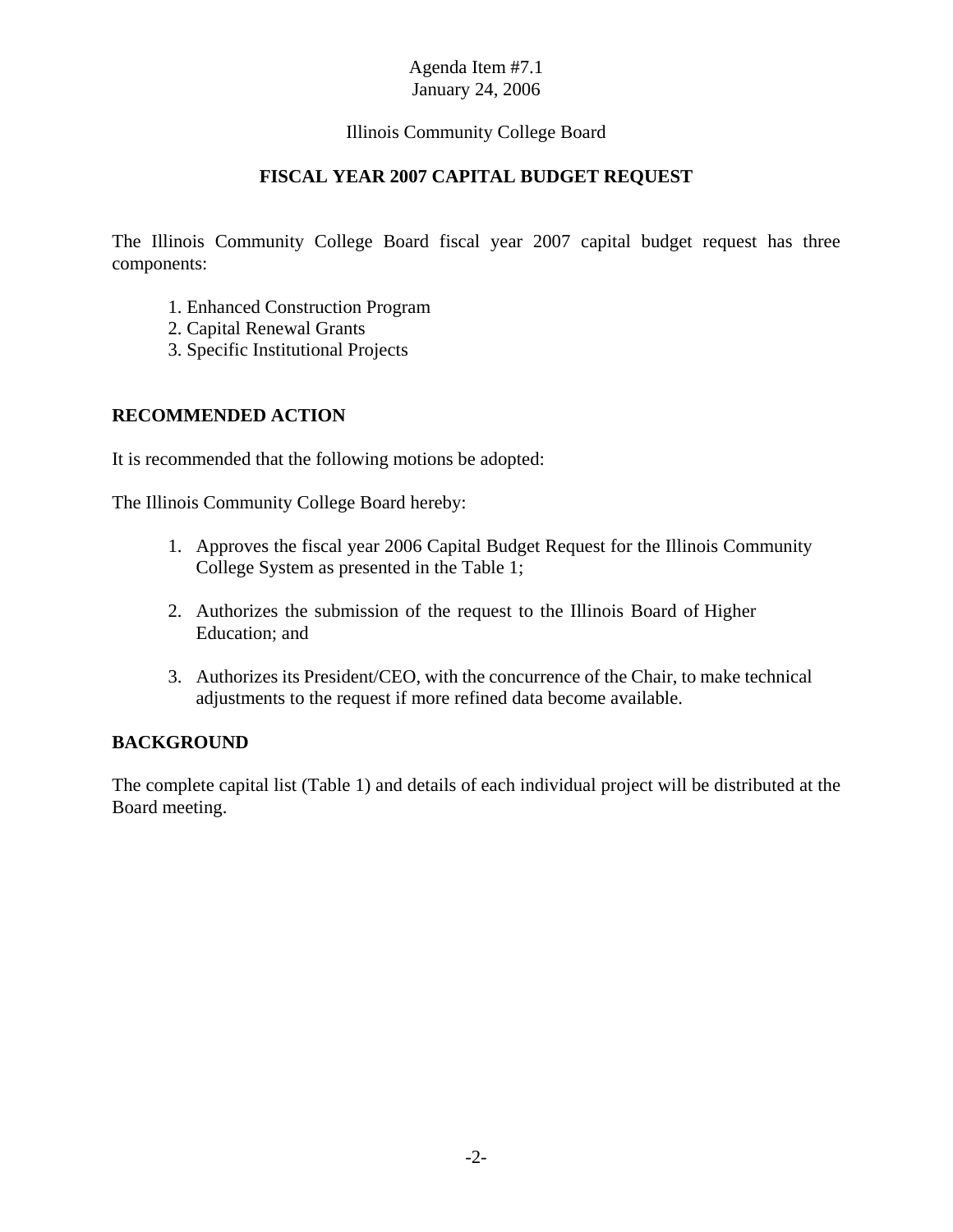## Illinois Community College Board

## **NEW UNITS OF INSTRUCTION**

The Illinois Community College Board is requested to approve new units of instruction for the following community colleges:

#### **RECOMMENDED ACTION:**

It is recommended that the following motion be adopted:

The Illinois Community College Board hereby approves the following new units of instruction for the community colleges listed below:

#### **PERMANENT PROGRAM APPROVAL**

College of DuPage

Medical Assistant A.A.S. degree (64 semester credit hours)

Highland Community College

< Associate of Arts in Teaching (A.A.T.) - Secondary Mathematics (64 semester credit hours)

Illinois Central College

Multimedia A.A.S. degree (64 semester credit hours)

Joliet Junior College

< HVA/C Certificate (36 semester credit hours)

Lewis & Clark Community College

< Aviation Pilot Training A.A.S. degree (60 semester credit hours)

Kaskaskia College

< Electrical Technology Certificate (30 semester credit hours)

#### Kishwaukee College

Paraprofessional Educator A.A.S. degree (62 semester credit hours)

College of Lake County

- Medical Assisting Certificate (43 semester credit hours)
- Lewis & Clark Community College
- < Aviation Pilot Training A.A.S. degree (60 semester credit hours)
- Richard J. Daley College
- < Communications Technology A.A.S. degree (65 semester credit hours)

Richland Community College

< Associate of Arts in Teaching (A.A.T.) - Secondary Mathematics (64 semester credit hours)

Prairie State College

Paramedicine A.A.S. degree (67 semester credit hours)

Southwestern Illinois College

- < Manufacturing Technology A.A.S. degree (69-71 semester credit hours)
- $\blacktriangleright$  Manufacturing Technology Certificate Option I (33-34 semester credit hours)
- $\blacktriangleright$  Manufacturing Technology Certificate Option II (33-35 semester credit hours)
- Machine Tool Manufacturing Certificate (32-33 semester credit hours)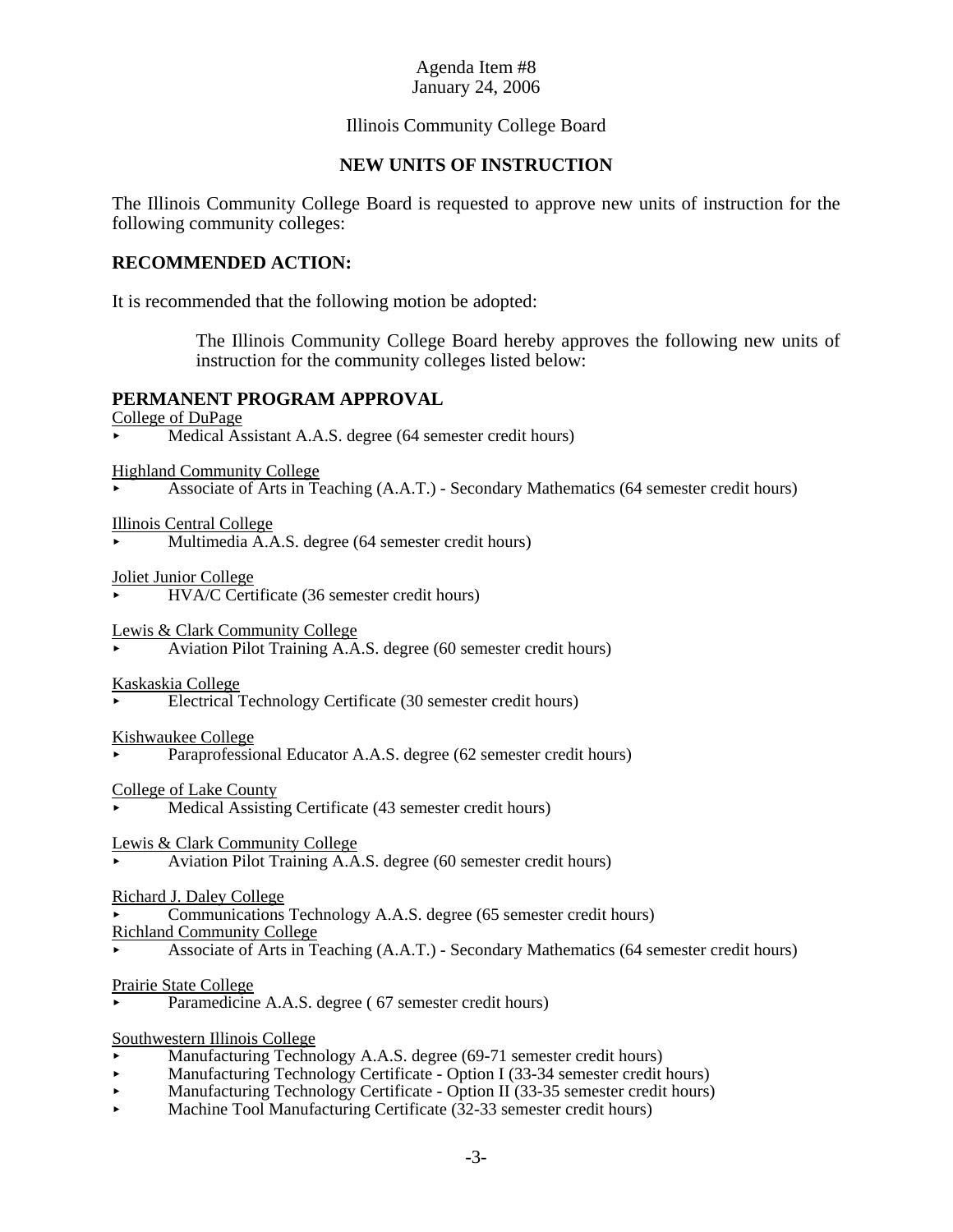- CAD Manufacturing Certificate (33-34 semester credit hours)
- < Electronics Manufacturing Certificate (33 semester credit hours)

#### Spoon River College

- Small Business Management A.A.S. degree (65 semester credit hours)
- < Retail Sales Certificate (32 semester credit hours)
- < Health Information Management A.A.S. degree (63 semester credit hours)
- $\blacktriangleright$  Medical Insurance & Billing Certificate (35 semester credit hours)

# **BACKGROUND**

**College of DuPage** is seeking approval to offer a 64 semester credit hour "Medical Assistant" Associate in Applied (A.A.S.) degree program. This program will prepare individuals for employment as medical assistants to physicians in a variety of medical and allied health settings. Graduates of this program will be capable of performing both medical office and clinical tasks under the direct supervision of licensed physician. The proposed program was developed according to standards developed by the Commission on Accreditation of Allied Health Education Programs (CAAHEP) and the American Association of Medical Assistants (AAMA). The curriculum consists of 15 semester credit hours of general education requirements, 43 semester credit hours of required career and technical coursework, and six (6) semester credit hours of work-based learning. The career and technical component includes coursework in human anatomy, biomedical terminology, clinical lab, phlebotomy, basic EKG practices, medical assistant administrative procedures, medical assistant clinical procedures, CPT coding, ICD coding and billing, pharmacology, pathophysiology, legal aspects of health care as well as over 160 contact hours of clinical experience in phlebotomy and EKG practices, and a medical assistant externship. Assessment of student learning objectives will be achieved through observation and evaluation of the student's capstone medical assistant externship experience. Graduates of this program will be prepared for the optional Certified Medical Assistant (CMA) credentialing exam as offered through the AAMA. The college plans to seek CAAHEP accreditation once all appropriate state approvals have been received.

Labor market information provided by the college supports the interest in and need for a two-year degree program in this field. Currently there are no surrounding community college districts offering a medical assistant degree program. The college anticipates an enrollment of 20 full-time and five (5) part-time students the first year, increasing to 40 full-time and 10 part-time students by the third year. The program will require two (2) full-time and five (5) part-time existing faculty, and one new part-time faculty the first year. Costs of implementing this program will be approximately \$89,700 the first year, \$59,300 the second year, and \$75,800 the third year. Higher first year costs reflect the initial purchase of equipment, and third year costs reflect the addition of a full-time program coordinator.

**Highland Community College** and **Richland Community College** have submitted proposals to each offer a 64 semester credit hour Associate of Arts in Teaching (A.A.T.) Secondary Mathematics Statewide Model Curriculum.

The 60-64 semester credit hour model curriculum consists of 37-41 semester credit hours of general education coursework, 3-9 semester credit hours of professional education coursework and 9-15 semester credit hours in major content area coursework. Both proposals meet the model guidelines endorsed by the Illinois Community College Board and the Illinois Board of Higher Education.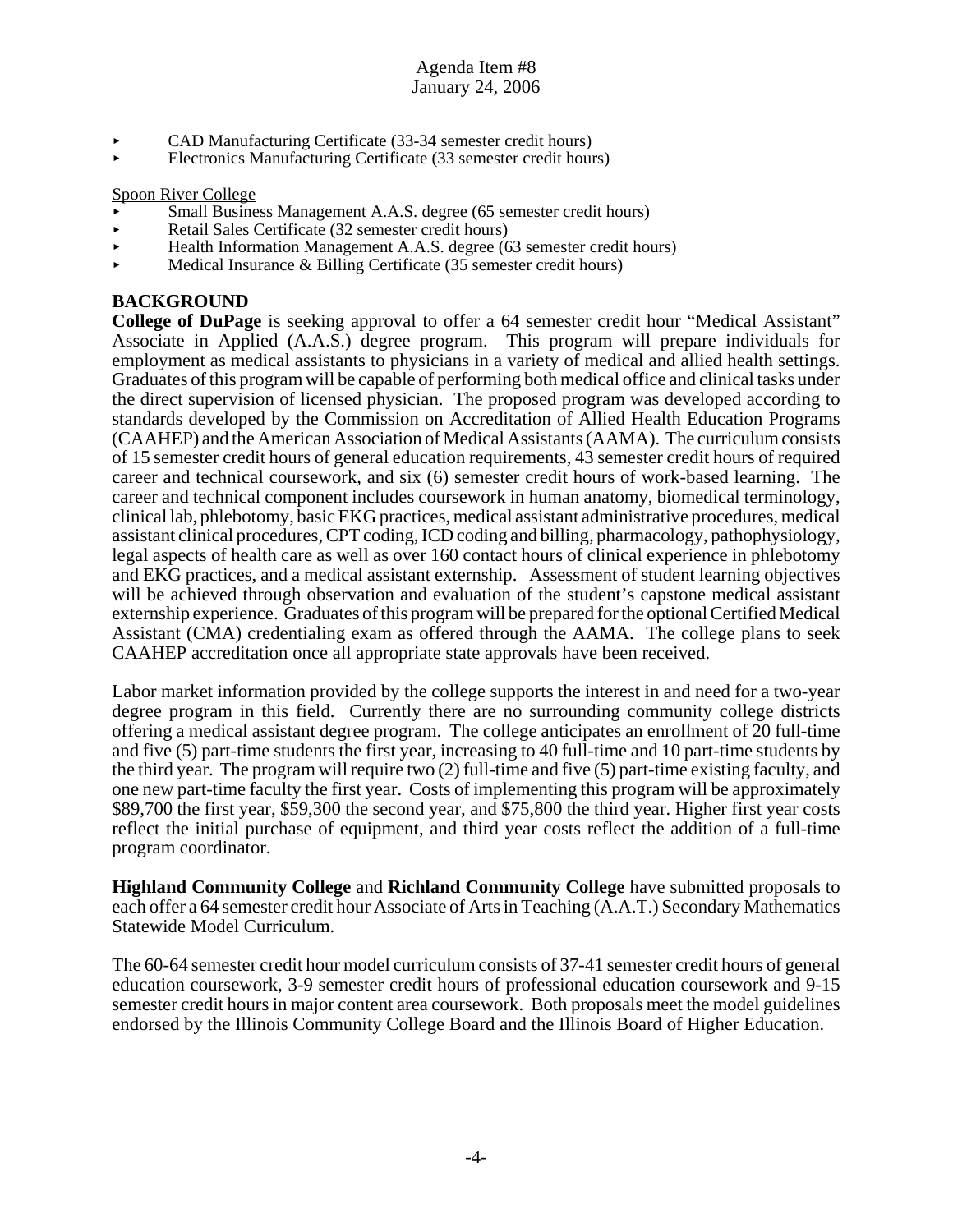**Illinois Central College** is seeking approval to offer a 64 semester credit hour Associate in Applied Science (A.A.S.) in "Multimedia". This program will prepare individuals for employment as Multimedia designers in a variety of industries including graphic arts, advertising, marketing, entertainment and publishing. The curriculum consists of 22 semester credit hours of required general education coursework, and 42 semester credit hours of required career and technical education coursework. The career and technical component of the program includes instruction in multimedia software, multimedia production, multimedia theory, multimedia authoring, digital photography, digital video production, video special effects, graphic design, introductory and advanced images and web pages, audio production, and computer animation. Three (3) credit hours of related electives are allowable within the career and technical portion of the curriculum. Assessment of student learning objectives will be achieved through the critical evaluation of a final comprehensive program portfolio conducted by program faculty and a student peers.

Labor market information provided by the college is supportive of the need for a two year applied degree program the multimedia field. According to the Illinois Department of Employment Security employment in fields related to multimedia is expected to increase at a rate faster than average for all industries through 2012. Locally, IDES projects 94 average annual job openings within the college's district for "multimedia artists and animators" through 2012. The college anticipates an enrollment of 36 students the first year, increasing to 72 students by the third year. The program will require one new full-time and one existing full-time faculty member the first year. Costs of implementing this program will be approximately \$40,000 the first year, \$6,600 the second year, and \$4,000 the third year.

**Joliet Junior College** is seeking approval to offer a 36 semester credit hour certificate program in "Heating, Ventilation and Air Conditioning". This program will prepare individuals for entry-level employment as HVA/C specialists in a variety of residential, commercial and industrial environments. The curriculum consists of six (6) semester credit hours of general education requirements and 30 semester credit hours of career and technical education requirements. Career and technical coursework includes basic blueprint reading, industrial controls, HVA/CR electrical controls, introductory air conditioning principles, introductory heating fundamentals, heat loss and gain calculating, duct design and installation, refrigeration principles, heat pump and hydronic boiler technology, and advanced laboratory in air conditioning systems. The curriculum was developed according to guidelines established by The ESCO (Educational Standards Corporation) Institute for Heating, Ventilation and Air Conditioning/Refrigeration, and will lead toward certification available from the Environmental Protection Agency (EPA 608 Certification for HVA/CR technicians) for residential and commercial air conditioning and refrigeration.

Labor market information provided by the college supports the interest in and need for an entry-level certificate training program in heating, ventilation and air conditioning. According to the Illinois Department of Employment Security, growth in the employment of "HVA/CR technicians" is anticipated to be much faster than average, statewide and within the college's district through 2012.

The college anticipates an enrollment of 5 full-time and 10 part-time students the first year, increasing to 10 full-time and 15 part-time students by the third year. One (1) existing full-time and one (1) existing part-time faculty will be required the first year. Costs of implementing this program will be approximately \$5,250 the first year, \$8,250 the second year, and \$3,150 the third year.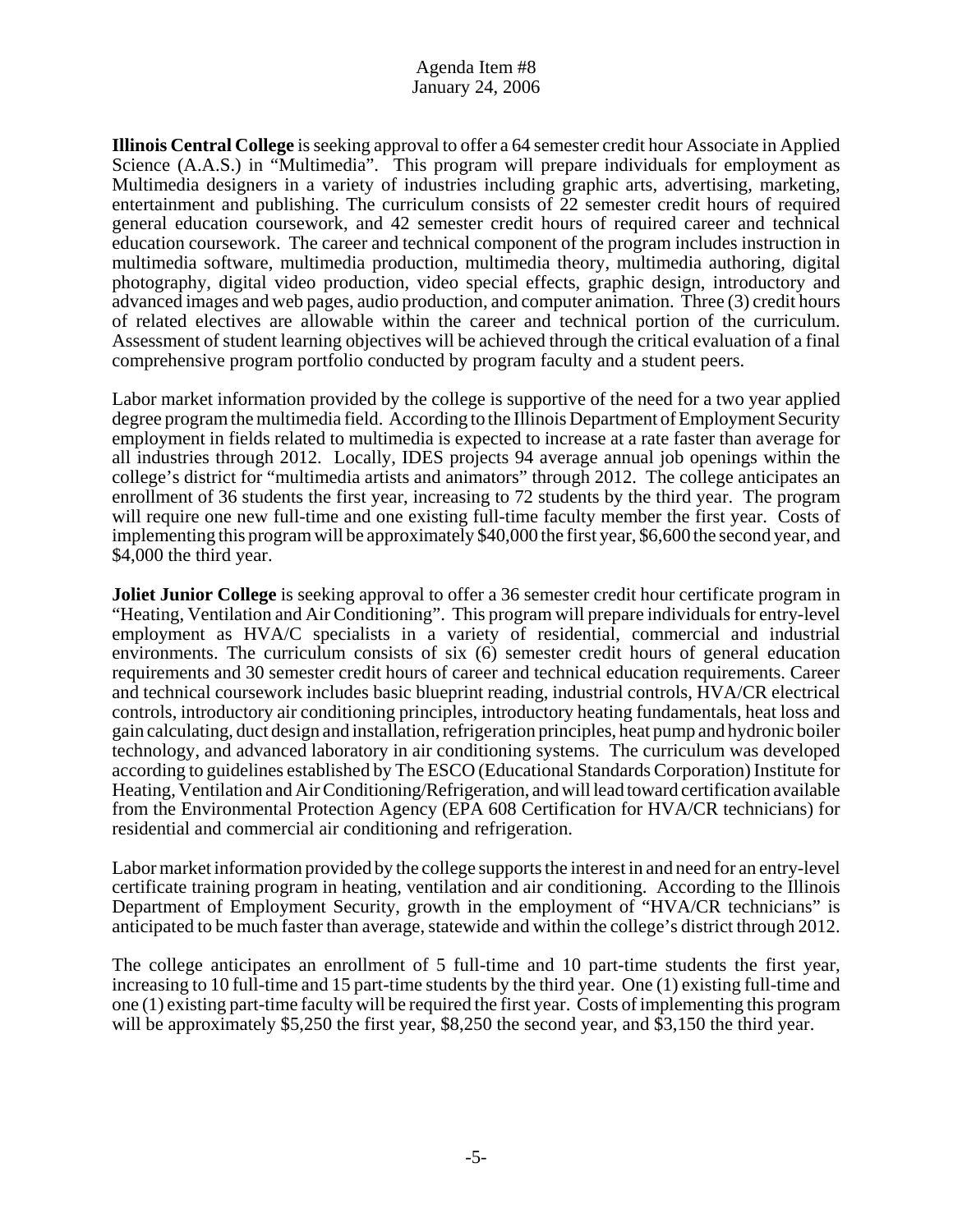**Kaskaskia College** is seeking approval to offer a 30 semester credit hour "Electrical Technology" certificate program. This program will prepare individuals for entry-level employment in the installation, maintenance and repair of basic electrical wiring for in lighting systems, appliances, motors, and heating and air conditioning systems.

The program was developed according to the National Center for Construction Education and Research Center's (NCCER) model curriculum in electrical technology. The curriculum consists of career and technical requirements including fundamentals of electricity, electrical installations, residential wiring, electrical construction methods, electrical power and machinery, commercial electrical wiring, electrical math, National Electrical Code, and industrial safety. Assessment of student learning objectives will be achieved through a comprehensive final exam modeled after the NCCER's National Construction Career Test (NCCT) for electrical technology.

Labor market information provided by the college supports the interest in and need for a formalized training program in basic electrical wiring within the college's district. Statewide and locally, the need for "electricians" is expected to increase faster than the average need for all occupations through 2012, according to the Illinois Department of Employment Security. The college anticipates an enrollment of five (5) full-time and three (3) part-time students the first year, increasing to 10 full-time and six (6) part-time students by the third year. The program will require one existing fulltime and one existing part-time faculty the first year. Costs of implementing this program will be approximately \$3,500 the first year, \$2,300 the second year, and \$12,200 the third year. Higher third year costs reflect the addition of one new part-time faculty member to the program.

**Kishwaukee College** has submitted an application to offer the Associate in Applied Science (A.A.S.) degree program (62 semester credit hours) of the "Paraprofessional Educator" Statewide Model Curriculum. This 62-62 semester credit hour curriculum consists of coursework including 18-22 semester credit hours of general education, 22-28 semester credit hours of career and technical course requirements, and 16-28 semester credit hours of related career and technical electives. This proposal meets the model guidelines endorsed by the Illinois Community College Board on May 16, 2003. The Board indicated in its action at that time that colleges meeting these guidelines would be granted approval without further Board action required. This proposal will be recommended for action at the next available meeting of the Illinois Board of Higher Education.

**College of Lake County** is seeking approval to offer a 43 semester credit hour "Medical Assisting" Certificate program. This program will prepare individuals for entry-level employment as medical assistants capable of performing in a variety of health settings. The curriculum consists of seven (7) semester credit hours of general education requirements, and 36 semester credit hours of career and technical education requirements, including a medical assisting externship.

The career and technical component of the program consists of coursework in medical terminology, medical office procedures, insurance procedures in the medical office, medical transcription, pharmacology, basic CPT coding, basic ICD-9-CM coding, introductory medical lab technology, phlebotomy techniques, and medical assisting procedures. The curriculum was developed based on entry-level competencies identified by the American Association of Medical Assistants (AAMA), in cooperation with the Commission on Accreditation of Allied Health Education Programs (CAAHEP). Students will be prepared to sit for several optional credentialing exams, including the Certified Medical Assistant (CMA) offered by the AAMA.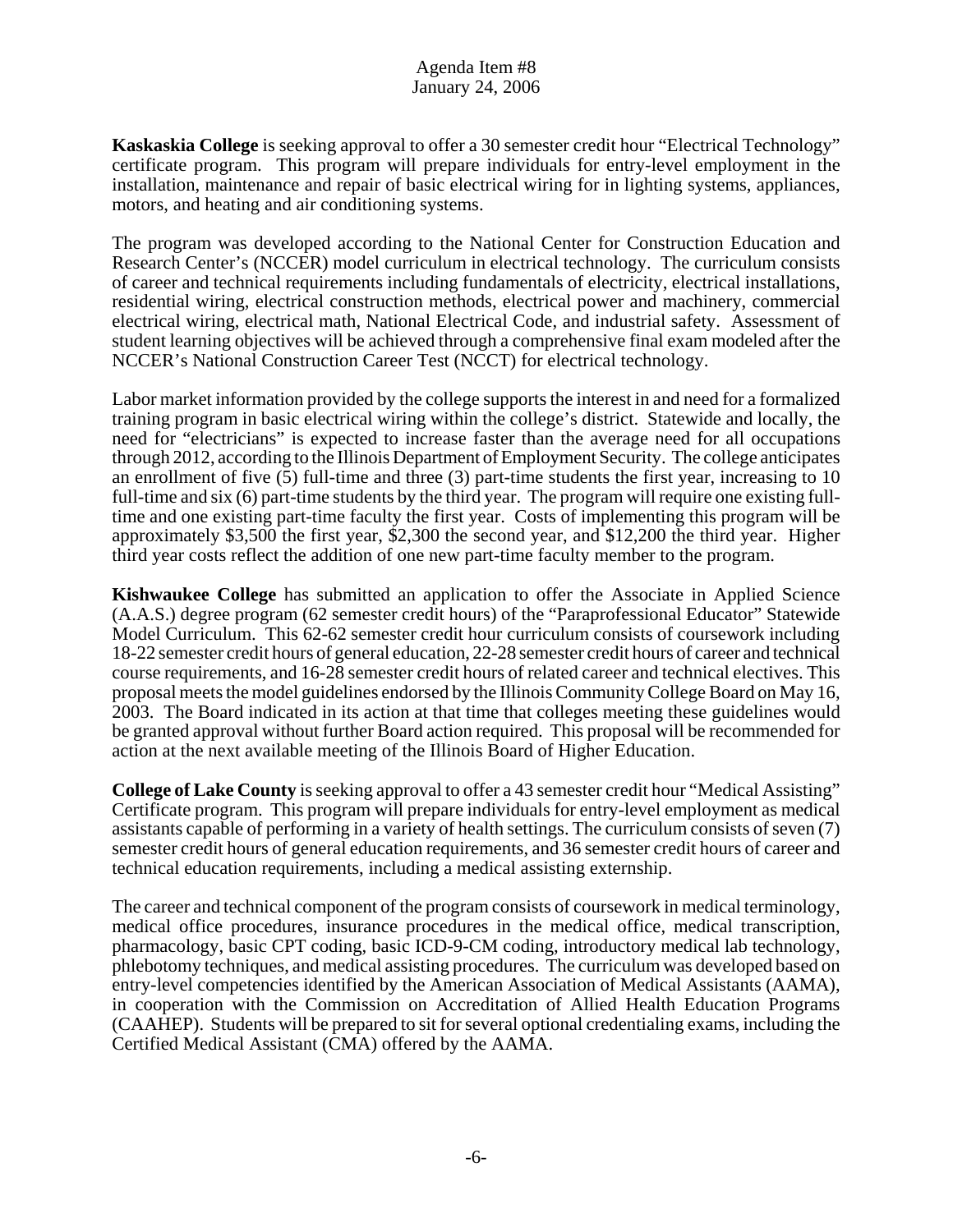Labor market information provided by the college supports the need for and interest in a formalized medical assistant training program within the college's district. Currently the college sends its students to neighboring districts for this training program. The college anticipates an enrollment of 10 part-time students the first year, increasing to 30 part-time students by the third year. One new full-time, three (3) existing full-time and three (3) existing part-time faculty will be required during the first year of the program. The costs of implementing this program will be approximately \$62,050 the first year, \$60,400 the second year, and \$61,488 the third year.

Costs reflect the hiring of a full-time faculty coordinator for this program as well as fees related to program accreditation through CAAHEP.

**Lewis & Clark Community College** is seeking approval to offer a 60 semester credit hour Associate in Applied Science (A.A.S.) degree program in "Aviation Pilot Training". This program will prepare individuals for employment as commercial aircraft pilots. The college developed the proposed program in partnership with Langa Air, a flight school located within the college's district, and according to the requirements outlined by the Federal Aviation Administration's (FAA) Federal Aviation Regulations (FARs) for licensure as a commercial aircraft pilot. The curriculum consists of 18 semester credit hours of required general education coursework, and 42 semester credit hours of required career and technical education coursework, including three (3) semester credit hours of work-based learning. Career and technical instruction includes practical flight training. General education and pilot ground instruction will be offered through the college, while basic flight hours will be offered through Langa Air Flight Training School. The program will prepare individuals for the FAA's commercial pilot license examination, both single- and multi-engine ratings, private pilot, instrument rating, and flight instructor. Assessment of student learning objectives will be accomplished through observation of the student's performance by college faculty during their practical flight hours.

The proposed program will also articulate with Southern Illinois University at Carbondale's Aviation Management Bachelor of Science degree, and Franklin University's Applied Management Bachelor of Science degree programs.

Labor market information provided by the college supports the interest in a formalized two-year educational program for commercial pilots in the college's district and surrounding metropolitan areas. The college anticipates an enrollment of 15 full and part-time students the first year, increasing to 30 full and part-time students by the third year. The program will require one (1) new part-time faculty the first year. Costs of implementing this program will be approximately \$12,584 the first year, \$25,608 the second year, and \$26,453 the third year. Increased costs over the three year period reflect the addition of part-time faculty.

**Richard J. Daley College**, one of the City Colleges of Chicago, is seeking approval to offer a 65 semester credit hour Associate in Applied Science (A.A.S.) degree program in "Communications Technology". This program will prepare individuals for journey-person level employment as communications technicians for inside building communications systems, including low voltage wiring, data and video networks, and security systems. The program was developed through a cooperative effort between the college and the Electrical Joint Apprenticeship and Training Trust (EJATT), which is sponsored by the National Electrical Contractors Association (NECA) and the International Brotherhood of Electrical Workers (IBEW) Local #134. The EJATT covers the entire Chicagoland area.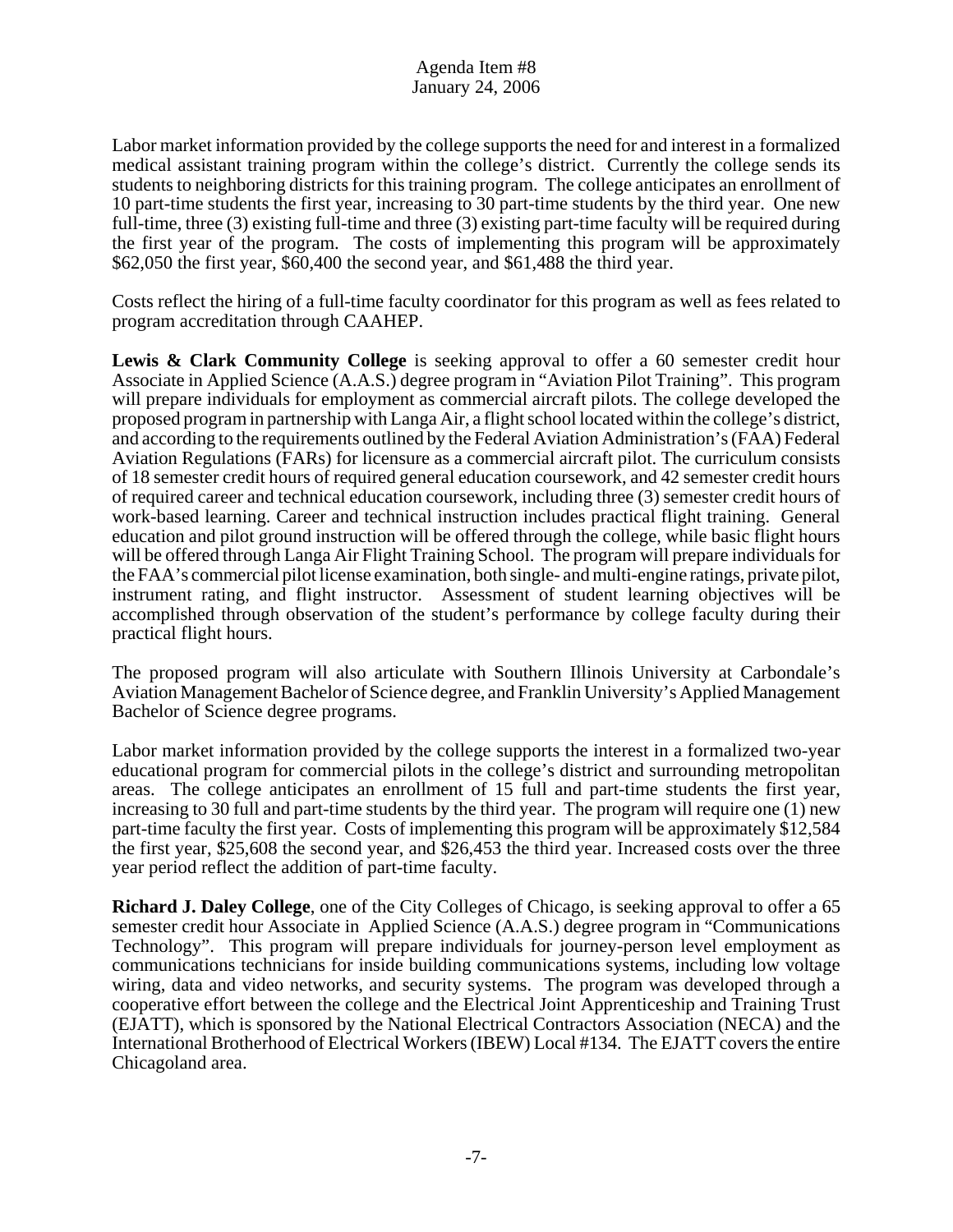The curriculum consists of 15 semester credit hours of required general education coursework, and 50 semester credit hours of required career and technical education coursework, which includes 8,000 hours of on-the-job training. The career and technical component includes instruction in electronics, construction technology, structured wiring, print reading, integrated systems, fire alarm systems, communications systems, fiber optics and computer networking. The program will articulate with the Bachelor of Science in Telecommunications at Northern Illinois University. Assessment of student learning objectives will be achieved through several means including a review at the completion of each apprenticeship year covering the work-based learning component and an evaluation of the student's cumulative performance in the classroom component of the training. Final evaluation of the student's overall performance as an apprentice will be performed by a sub-committee of the EJATT and faculty at the college.

The college anticipates an enrollment of 40 full-time students each year during the first three years of the program. Labor market information provided by the college indicates a strong need for and interest in a degree program for communications technology apprentices within the City College's district. The EJATT has sole responsibility for training communications workers within Cook County and the City of Chicago. Currently, no other training program exists within these boundaries. The target audience for this program will be technicians already employed within IBEW Local #134's district or individuals seeking employment within these boundaries.

The program will require 15 existing full-time faculty the first year. The program will cost approximately \$6,000 the first year, \$6,250 the second year, and \$6,500 the third year. The college plans to provide all faculty/instruction for the general education component, and EJATT journeyperson level communications technicians will provide instruction for the career and technical component of the program.

**Prairie State College** is seeking approval to offer a 67 semester credit hour Associate in Applied Science (A.A.S.) degree program in "Paramedicine". This program will prepare individuals for employment as Emergency Medical Technician (EMT) Paramedics. This program was developed according to the National Standard Curriculum for EMT-Paramedics as outlined by the National Highway Traffic Safety Administration, and includes 16 semester credit hours of required general education, 46 semester credit hours of required career and technical electives and at least five (5) semester credit hours of related work based learning.

The career and technical component of the curriculum includes anatomy and physiology, medical terminology, emergency medical technology-basic (EMT-B) preparation, general patient assessment, pre-hospital care management, pharmacology, trauma and shock assessment, medical conditions and behavioral emergencies, infectious disease, allergic reactions, and developmental conditions (including obstetrics and geriatrics). Assessment of student learning objectives will be achieved through observation during the required paramedic field and hospital practical experiences as well as a comprehensive written exam evaluated by program faculty.

Graduates of this program will be prepared to sit for the EMT-P licensing exam offered through the Illinois Department of Public Health (IDPH). Licensure is required for entry-level employment in Illinois. Graduates are also eligible for the optional National Registry of Emergency Medical Technicians exam. The college has received preliminary approval for these programs through IDPH. Full approval for program operation is granted once the college has received all appropriate state approvals.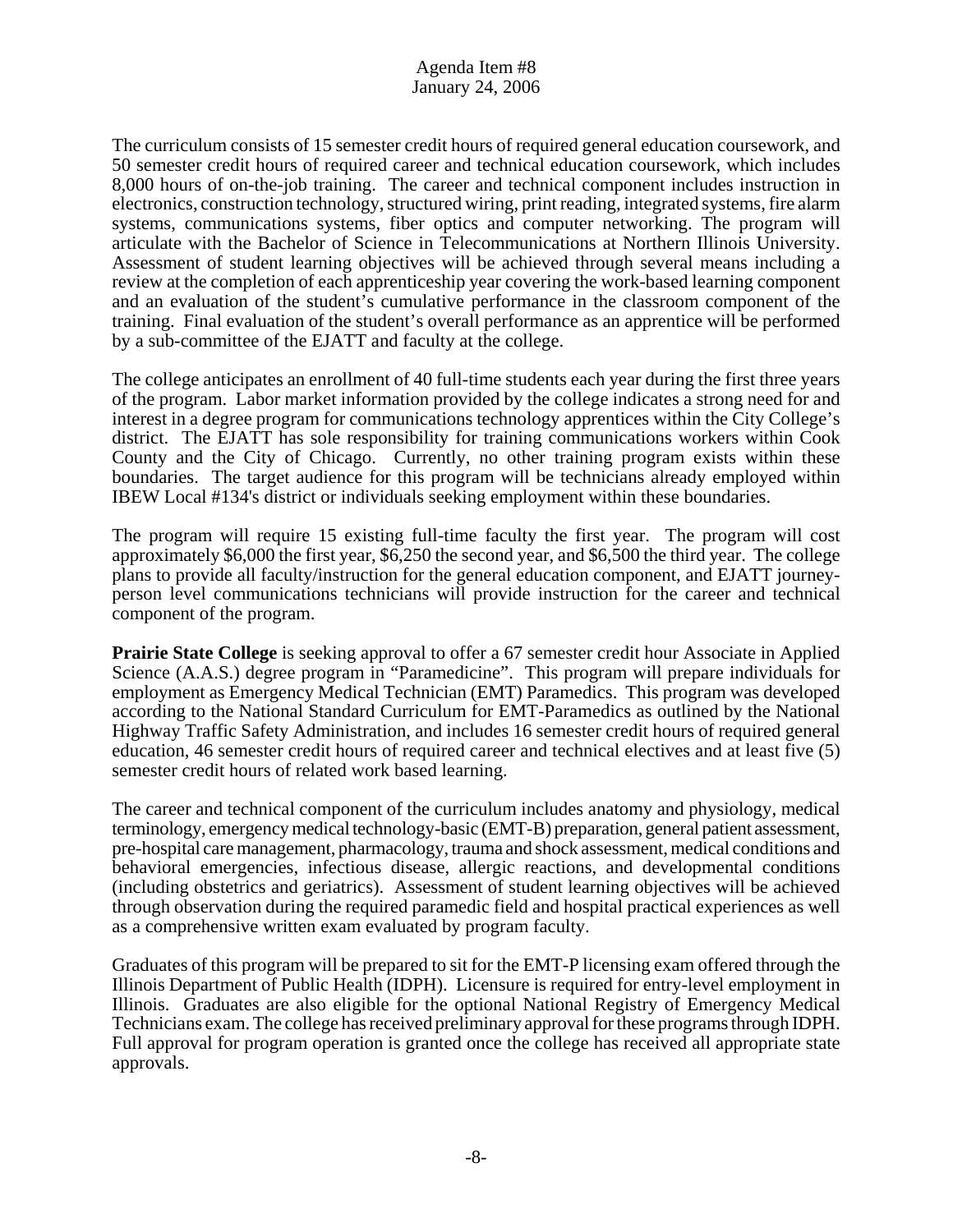Labor market information provided by the college supports the need for and interest in a degree program in emergency medical services. The college anticipates an enrollment of 10 full-time and 10 part-time students the first year, increasing to 15 full-time and 15 part-time students the third year. The programs will require one new part-time faculty the first year. Costs of implementing the programs will be approximately \$85,000 the first year, \$62,000 the second year, and \$52,000 the third year.

**Southwestern Illinois College** is seeking approval to offer a 69 semester credit hour Associate in Applied Science (A.A.S.) degree program in "Manufacturing Technology". This program will prepare individuals for employment as manufacturing, industrial and/or instrumentation technicians and related occupations within the broad field of manufacturing. The proposed curriculum combines aspects of several programs currently offered by the college including Machine Tool Technology, Computer Aided Drafting, and Electronics Technology. The curriculum consists of 21 semester credit hours of required general education coursework, and 48 semester credit hours of required career and technical education coursework.

The career and technical component of the curriculum includes basic drafting, advanced CAD, CAD/CAM, manufacturing drafting, introductory CNC programming, CNC fundamentals, statistical process control, PLC manufacturing, machine shop technology, assembly drawings, industrial robotics, industrial electricity, metallurgy, and manufacturing technologies. Assessment of student learning objectives will be accomplished through a combination of a comprehensive final exam and a portfolio review by program faculty and advisory committee members. The proposed A.A.S. will also articulate with Southern Illinois University at Carbondale's Industrial Technology Bachelor of Science degree program.

Furthermore, the college is seeking approval of five (5) related certificate programs: Manufacturing Technology - Option I (33 semester credit hours), Manufacturing Technology Option II (33 semester credit hours), Machine Tool Manufacturing (32 semester credit hours), CAD Manufacturing (33 semester credit hours), and Electronics Manufacturing (33 semester credit hours). Each of these programs requires coursework found within the degree and will provide individuals with specialized training in fields related to machine tool operation, industrial electronics, industrial robotics, computer aided drafting/design and computer aided manufacturing.

Labor market information provided by the college supports the need for and interest in a formal twoyear educational training program and related certificates for technicians in manufacturing environments. According to the Illinois Department of Employment Security the projected growth in the need for manufacturing technology related occupations is expected to increase faster than the average demand for all occupations statewide through 2012. The college anticipates a combined enrollment of five (5) full-time and 10 part-time students the first year, increasing to 10 full-time and 20 part-time by the third year. The programs will require two (2) existing full-time faculty, and two (2) new and existing part-time faculty the first year. Costs of implementing these programs will be approximately \$33,000 the first year, \$273,500 the second year, and \$35,000 the third year. Higher second year costs reflect the purchase of equipment needed for the programs including a conveyor/packaging system, computer hardware and software, and robotic trainers.

**Spoon River College** is seeking approval to offer a 65 semester credit hour Associate in Applied Science (A.A.S.) degree program in "Small Business Management". This program will prepare students for managing all levels of operations within a small business. The program was developed with extensive input from local small business owners and personnel.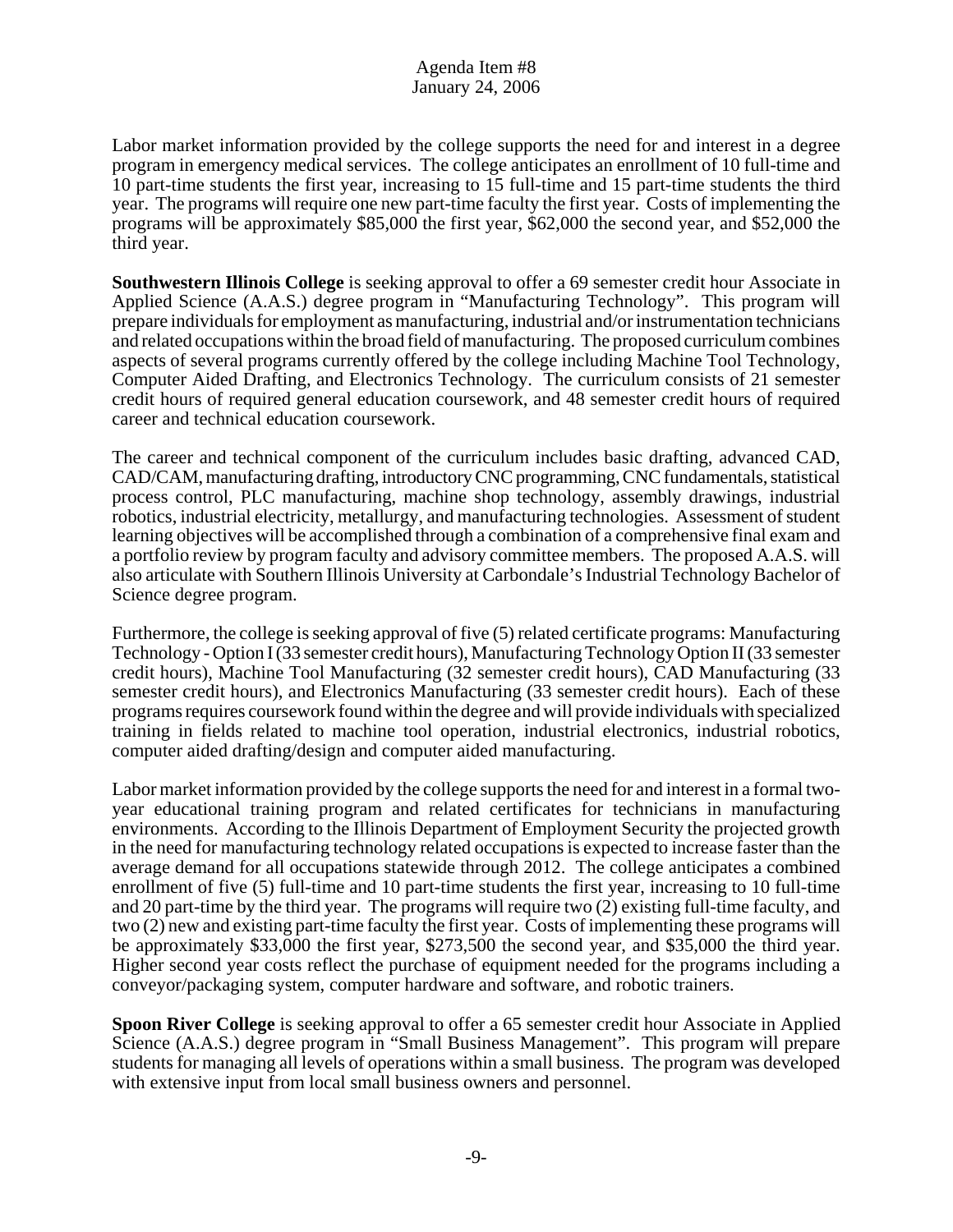The curriculum consists of 15 semester credit hours of general education requirements, 44 semester credit hours of career and technical education requirements, and six (6) semester credit hours of related career and technical electives. Approximately half of the general education and technical course requirements are transferrable into baccalaureate programs in Business Management. Assessment of student learning objectives will be achieved through evaluation of a portfolio containing artifacts of the students educational experience.

Furthermore, the college is seeking approval of five (5) related certificate program in Retail Sales (32 semester credit hours), Retail Supervision (24 semester credit hours), Small Office Accounting (21 semester credit hours), Customer Service (15 semester credit hours), and Cashier (14 semester credit hours). These programs will prepare students for employment small and large retail businesses, both on and off the sales floor. Each of these programs requires coursework found within the degree and will provide individuals currently employed in related fields with formalized education, as well as provide entry-level training to individuals interested in working in retail business.

Labor market information provided by the college supports the interest in and need for a formalized training program in the area of small business management and related fields. Extensive input from local businesses was sought during the development of these programs.

The college anticipates a combined enrollment 10 full-time and five (5) part-time students the first year, increasing to 15 full-time and five (5) part-time students by the third year. The programs will require two new part-time and two existing full-time faculty the first year. Costs of implementing this program will be approximately \$5,600 the first year, \$6,600 the second and third years.

**Spoon River College** is also seeking approval to offer a 63 semester credit hour Associate in Applied Science (A.A.S.) degree program in "Health Information Management". This program will prepare individuals for employment in medical records and data management positions in a variety of health care environments. The curriculum was developed based on competencies outlined by the American Health Information Management Association (AHIMA) and includes 15 semester credit hours of general education requirements, 42 semester credit hours of career and technical education requirements, and six (6) semester credit hours of related career and technical electives.

The career and technical component of this curriculum includes coursework in anatomy and physiology, medical terminology, document preparation, health care computer applications, medical transcription, introduction to pharmacy technology, insurance reimbursement, medical coding, patient record systems, human resource management and supervision, and a required internship in health information management. Assessment of student learning will be achieved through observation and evaluation of the student's internship experience by local employers and program faculty.

Furthermore, the college is seeking approval of three (3) related certificate programs: Medical Insurance and Billing (35 semester credit hours), Medical Transcription (28 semester credit hours), and Medical Records (22 semester credit hours). Each of these programs requires coursework found within the degree program and will provide individuals with specialized training for entry-level employment in each of the described fields. The Medical Insurance and Billing certificate prepares students for the optional Certified Coding Specialist (CCS) both hospital and physician based certifications, available through AHIMA. The Medical Transcription certificate prepares students for the optional Certified Medical Transcriptionist (CMT) credential available through the American Association of Medical Transcription (AAMT).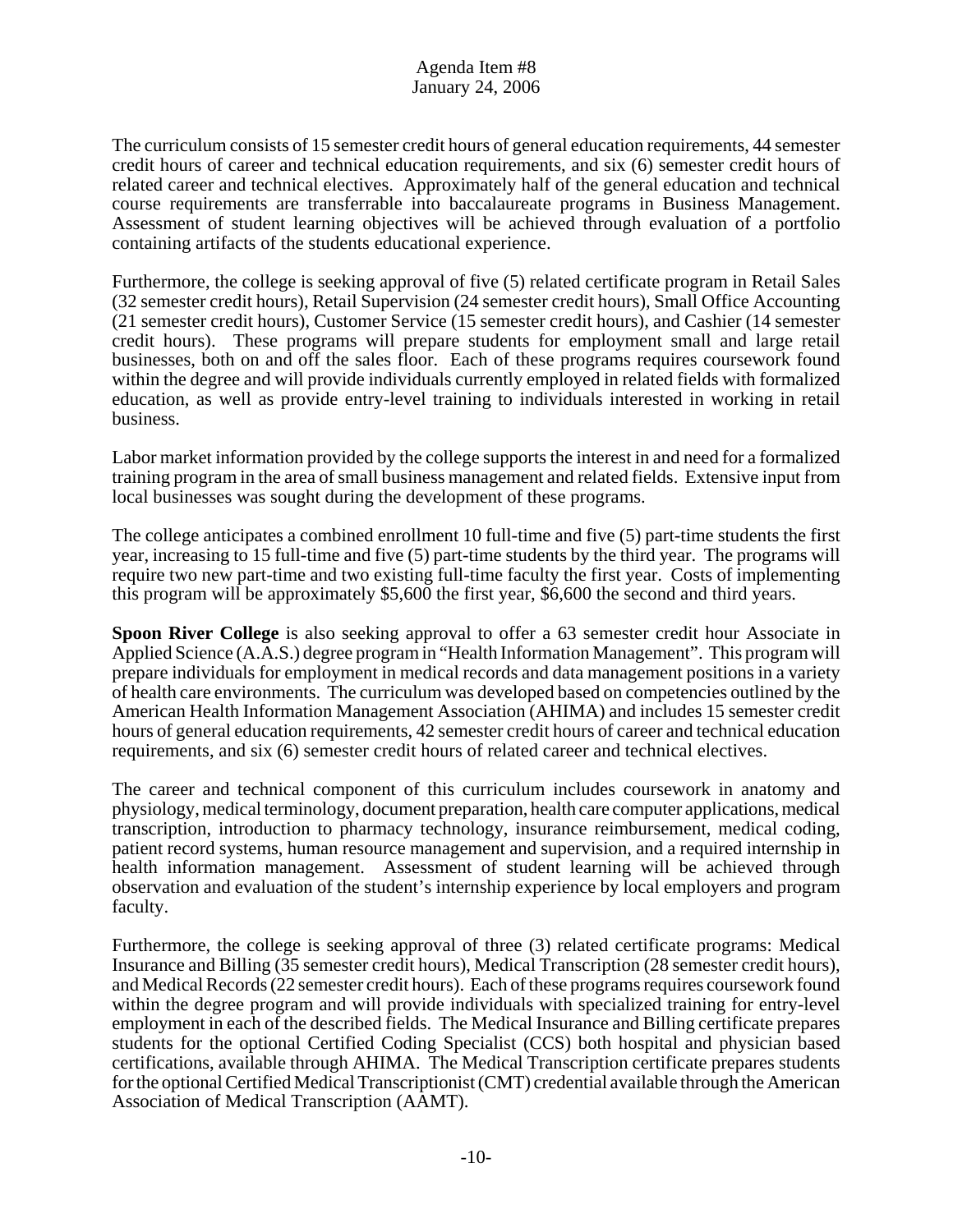Labor market information provided by the college supports an interest in and need for both entrylevel and management-level training programs in health information. According to the Illinois Department of Employment Security, growth in the employment of "health information technicians" is expected to be faster than the average growth for all occupations statewide through 2012. Locally, the college indicates a strong need for formalized training in medical billing, coding and transcription. The college anticipates a combined enrollment of 10 full-time and five (5) parttime students the first year, increasing to 15 full-time and five (5) part-time students by the third year. The programs will require two (2) new part-time faculty and one (1) existing full-time faculty member the first year. Costs of implementing these programs will be approximately \$3,500 the first year, \$4,750 the second year, and \$6250 the third year.

# **TEMPORARY PROGRAM APPROVAL**

Carl Sandburg College

< Therapeutic Massage Certificate (34.5 semester credit hours)

## **BACKGROUND**

**Carl Sandburg College** is seeking temporary approval to offer a 34.5 semester credit hour "Therapeutic Massage" certificate program for period of three years. This program will prepare individuals for entry-level employment as "Massage Therapists". The curriculum was developed according to the guidelines for massage therapy programs as established by the Commission on Massage Therapy Accreditation (COMTA) and consists of six (6) semester credit hours of required general education and 28.5 semester credit hours of required career and technical education coursework. The career and technical component includes medical terminology, introductory massage, introductory and advanced therapeutic massage techniques, applied anatomy and kinesiology, pathology for massage therapists, ethics and business practices in massage therapy, and clinical practice in therapeutic massage.

This curriculum prepares students for the required licensure by the Illinois Department of Professional Regulation for employment as a massage therapist. Graduates of this program will also be prepared for optional certification through the National Certification Board for Therapeutic Massage and Bodywork.

Labor market information provided by the college supports the interest in and need for formalized training within the college's district. Currently, Carl Sandburg College must send its students outside of the district or to private training providers for this program. The college anticipates an enrollment of 15 full- and part-time students during the first semester of the program. Temporary approval is requested to meet the immediate interest in and need for training within the district and to evaluate the long-term need for the program(s). *Temporary approval is recommended for a period of three years, after which permanent approval will be considered, based on program outcomes.*

## **TEMPORARY TO PERMANENT PROGRAM APPROVAL**

The following colleges were approved to offer their programs on a temporary basis for a period of three years and now request permanent approval for the following programs:

#### Wilbur Wright College

< Computer Security and Forensic Investigation Certificate (20 semester credit hours)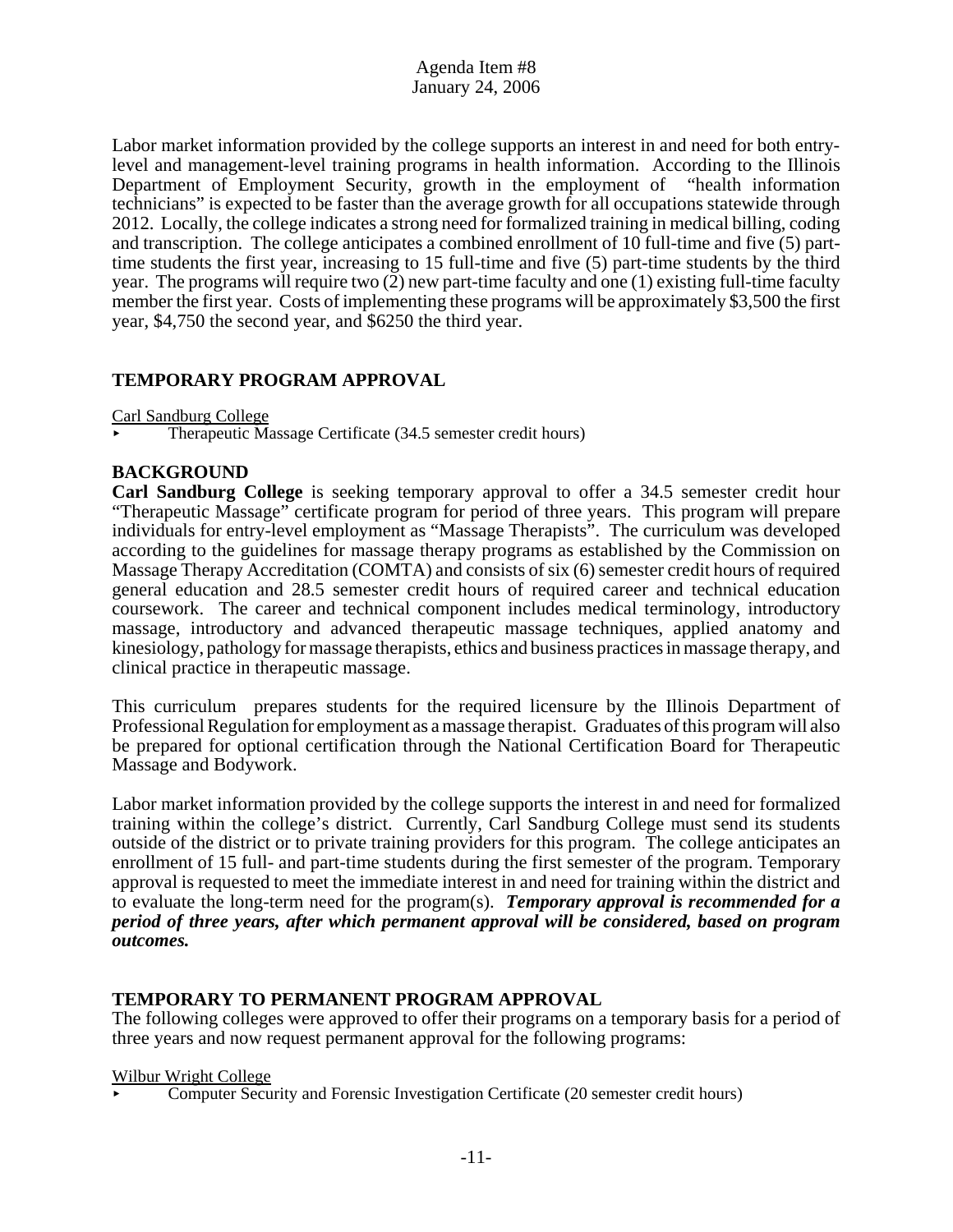Danville Area Community College

- < A.A.S. in Corrections for IDOC Parole Officer Option (68 semester credit hours)
- < Corrections Parole Officer Certificate (30 semester credit hours)

John A. Logan College

- < A.A.S. in Corrections for IDOC Parole Officer Option (64 semester credit hours)
- < A.A.S. in Corrections for IDOC Youth Supervisor Option (64 semester credit hours)

Southeastern Illinois College

- < A.A.S. in Corrections for IDOC Parole Officer Option (65 semester credit hours)
- < A.A.S. in Corrections for IDOC Youth Supervisor Option (64 semester credit hours)

#### **BACKGROUND**

**Wilbur Wright College**, one of the City Colleges of Chicago, is seeking permanent approval of a 20 semester credit hour "Computer Security and Forensic Investigation" certificate program. This program was originally approved on a temporary basis March 7, 2002 for a period of three years. The program has exceeded its benchmarks for enrollments (part-time students) and completions have been at 60% or higher per semester. The college indicates that this lower completion rate is primarily due to their primary audience already being employed in the field.

The college met its programmatic goals for establishing a local advisory committee, integrating hands-on training into the curriculum, and adding a second focus area on "information security". The college has revised the curriculum during the temporary approval period and changes include an increase in total credit hours from 19 to 20 semester credits, and a change in the program title. The program was originally approved as "Forensic Computer Investigation". Information provided by the college indicates this title change better reflects the field within computer science. *Based on a review of the college's request, staff recommend this certificate program for permanent approval.* 

**Danville Area Community College, John A. Logan College, and Southeastern Illinois College** are seeking permanent approval to offer a 64-68 semester credit hour Associate in Applied Science (A.A.S.) "Corrections" degree program with a Correctional Officer/Youth Supervisor option and a Parole Officer option. DACC is also seeking permanent approval for a related 30 semester credit hour certificate program. These programs were originally granted temporary approval as statewide model curricula on August 1, 2002 for a period of three years. These colleges have been successfully working with local correctional facilities and the Illinois Department of Corrections to provide educational advancement opportunities for existing officers.

Based on the need for expanding the educational and career ladders for new and existing employees a training program was developed by the Illinois Department of Corrections and the Illinois Community College Board staff in consultation with representatives of colleges where correctional institutions exist within district. The A.A.S. in Corrections program builds on the knowledge, skills and specialized training new IDOC recruits and existing employees receive through Academy training and continuing education. The curriculum consists of coursework in criminal justice, criminal law, criminology, sociology in the areas of race/ethnic relations or social problems, and management/supervision in addition to general education studies. Students' elective coursework options focus in the areas of Correctional Officer/Youth Supervisor or Parole Officer, and include security, correctional counseling, investigations, parole/probation, Spanish for law enforcement, CPR/First Aid and Special Topics courses in either criminal justice, protective services/security, or addictions studies.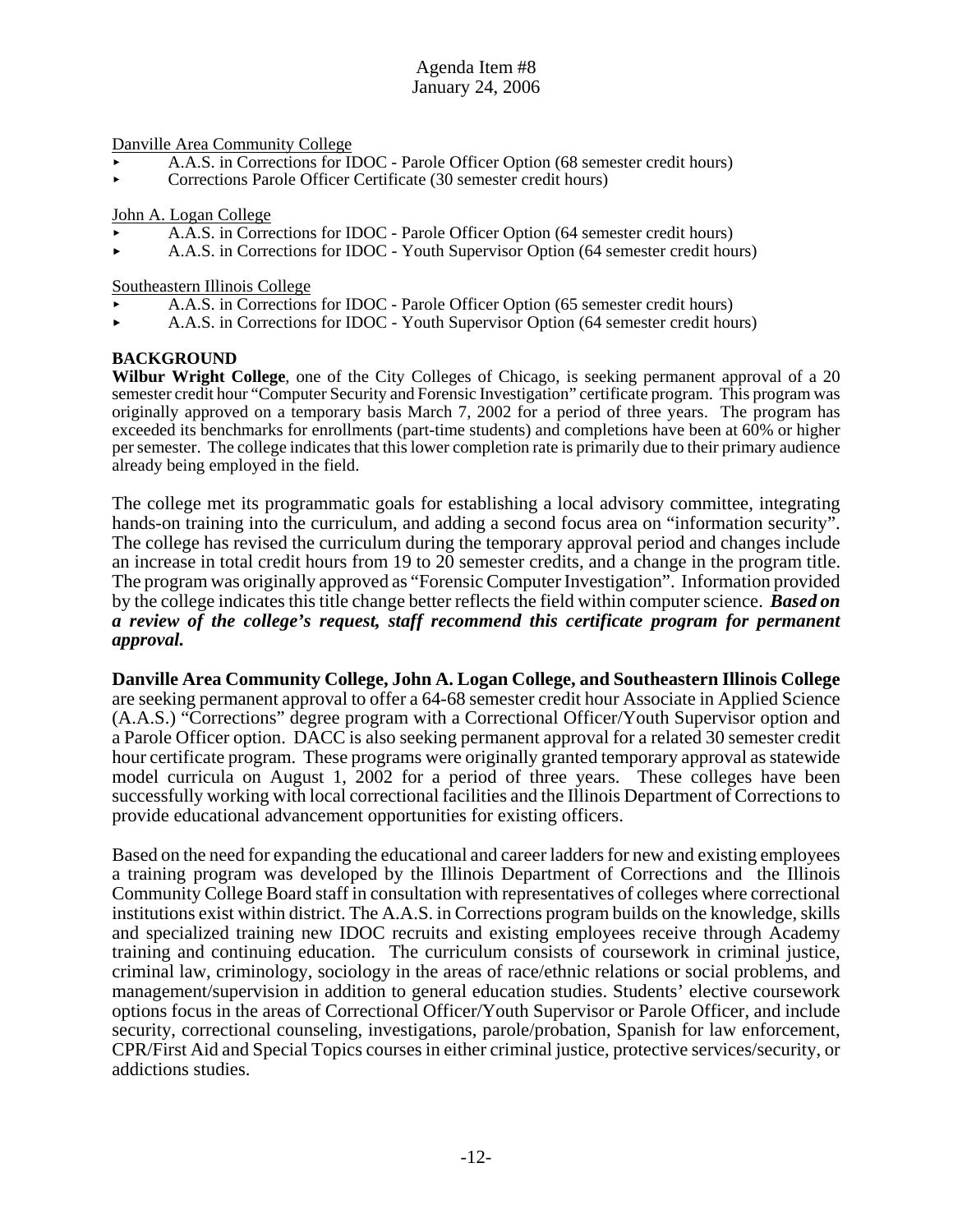The 64 semester credit hour curriculum builds on the 16-18 semester credit hours of course work students earn through IDOC training as Correctional Officers/Youth Supervisors or Parole Officers, and adds 15-19 semester credit hours of general education requirements and 23-28 semester credit hours of required occupational/technical education requirements. The related 30 semester credit hour "Corrections Parole Officer" certificate program requires coursework in corrections, probation and parole, criminal investigation, criminal law, community based corrections, and criminology, in addition to nine (9) semester credit hours of psychology and sociology.

Over the past three years the colleges have had an average combined enrollment of 30 students per year. The colleges indicate that because their students are already employed by IDOC and receive incentives towards promotional opportunities, their course completion rates remain high. While all of the colleges indicate the main weakness for this program has been marketing, several colleges plan on hiring marketing coordinator to target IDOC employees for this program.

The colleges have maintained the curriculum as it was originally approved and indicate that it serves as an excellent opportunity for existing IDOC employees interested in furthering their education. *Based on a review of the colleges' requests, staff recommend permanent approval of these programs at Danville Area Community College, John A. Logan College, and Southeastern Illinois College.* 

# **INFORMATION ITEM - BASIC CERTIFICATE APPROVAL**

Following is a list of basic certificates that have been approved on behalf of the Illinois Community College Board by the President/CEO since the last Board meeting:

Oakton Community College

- < Applied Business Certificate (29 semester credit hours)
- < Customer Service Certificate (15 semester credit hours)

## Spoon River College

- Supervision Certificate (24 semester credit hours)
- Small Office Accounting Certificate (21 semester credit hours)
- $\triangleright$  Customer Service Certificate (15 semester credit hours
- < Cashier Certificate (14 semester credit hours)
- < Medical Transcription Certificate (28 semester credit hours)
- Medical Records Certificate (22 semester credit hours)

#### Harold Washington College

Music Technology Certificate (26 semester credit hours)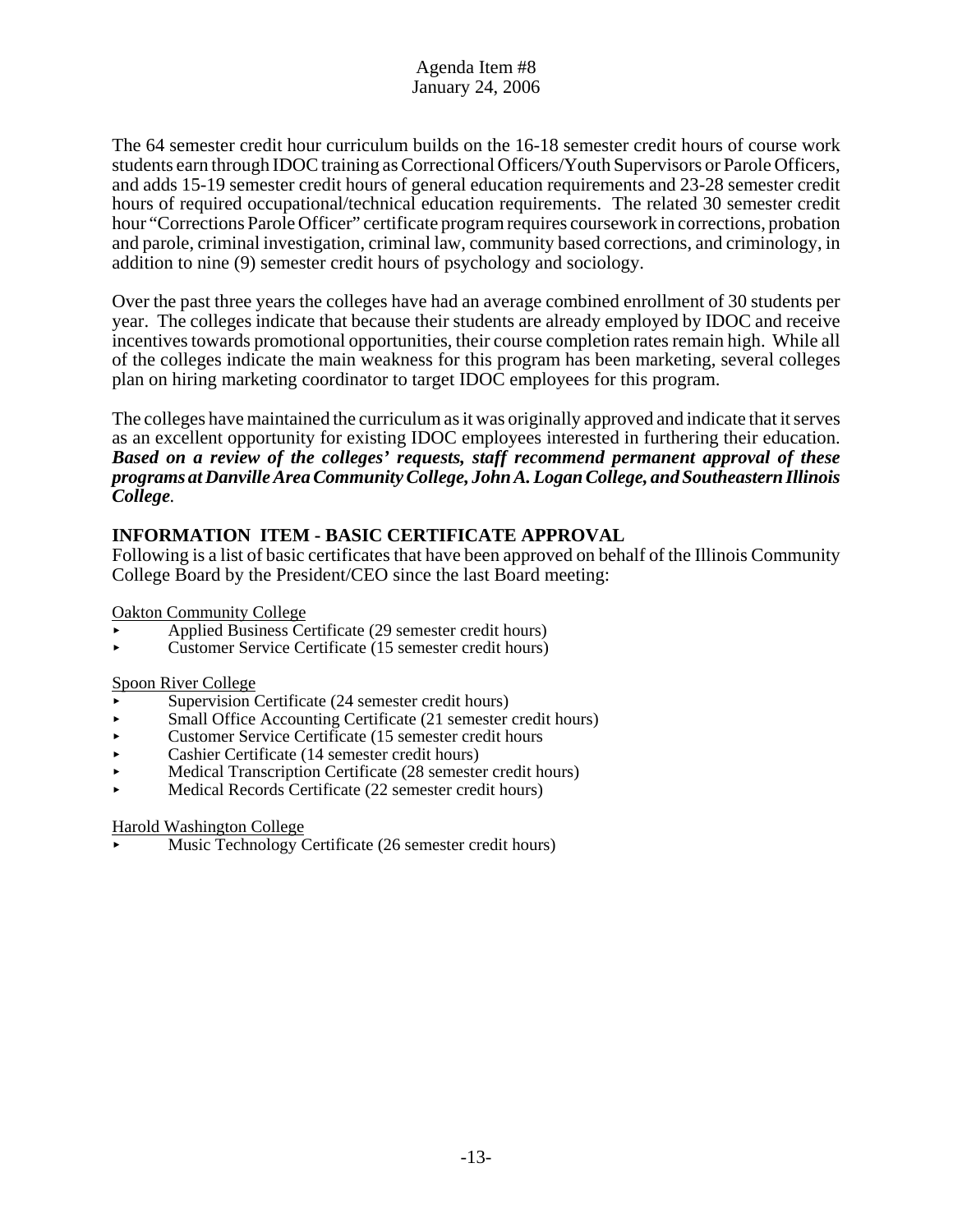Illinois Community College Board

# **IBHE PERFORMANCE REPORT: COMMUNITY COLLEGE SYSTEM EFFECTIVE PRACTICE - ILLINOIS EASTERN COMMUNITY COLLEGES/WABASH VALLEY COLLEGE**

A presentation will be presented to the Board at the meeting on January 24.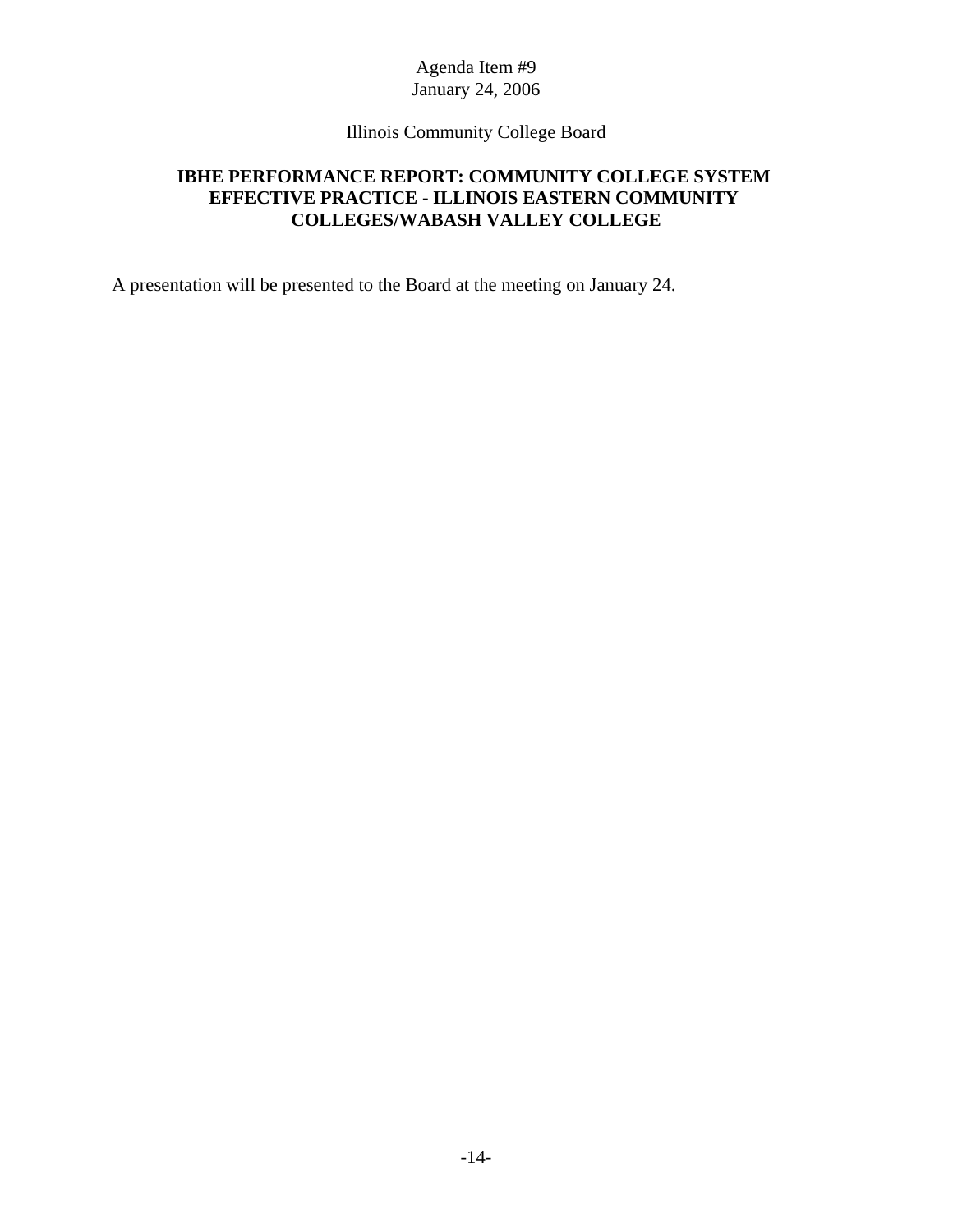## Illinois Community College Board

# **WORKFORCE DEVELOPMENT GRANT REPORT BUSINESS AND INDUSTRY SERVICES FISCAL YEAR 2005**

## *Executive Summary*

The Illinois Community College Board provided \$3.3 million to community colleges during fiscal year 2005 to provide workforce and economic development services through their Business and Industry Centers. The workforce development activities conducted under this grant include customized job training on campus or on-site at a business; assisting entrepreneurs in business startup; providing counseling and management assistance to small- and medium-sized business owners; helping businesses with government procurement opportunities; offering professional continuing education; developing training programs for unemployed and underemployed workers; and serving businesses with alternative education modalities, such as distance learning. The grant funds allow colleges to help companies grow by providing economic development assistance at costs they can afford and by providing needed technical and English language training for upgrading workers' skills. Below are highlights of the community colleges' activities for fiscal year 2005.

- **Contract/Customized Job Training**. Community colleges provided 9,159 contract training courses to 3,032 companies. Through these courses, 88,232 employees were trained for a total of 255,363 contact hours of instruction or 31,920 days of training. This contributed to the start up of 67 companies, the expansion of 81 companies, the retention of 552 companies, the development of 2,053 jobs and the retention of another 9,491 jobs.
- **Entrepreneurship Seminars and Workshops**. Community colleges conducted 1,221 entrepreneurship seminars and workshops for 11,723 participants. A total of 154 companies were started, 38 were expanded and another 208 companies were retained. As a result, 477 jobs were created and 612 jobs were retained.
- **Counseling and Management Assistance**. Business counseling and management assistance were provided to 5,859 individuals or organizations which resulted in 263 companies starting, 90 expanding and another 236 companies being retained. Business counseling led to the creation of 1,509 jobs and the retention of 1,302 jobs.
- **Contract Procurement Assistance.** Eleven community college districts served 1,417 businesses through government Contract Procurement Technical Assistance Centers. Working with the community college centers, 751 companies received 2,221 federal contracts for a total of \$341,195,094. As a result of the contracts, one company was started, three companies were able to expand, five companies were retained, 458 jobs were created, and another 1,339 jobs were retained.
- **Public Training Activities.** Illinois community colleges provided 2,380 noncredit public training courses and 1,396 noncredit workshops and seminars to 24,814 individuals and served 1,870 organizations.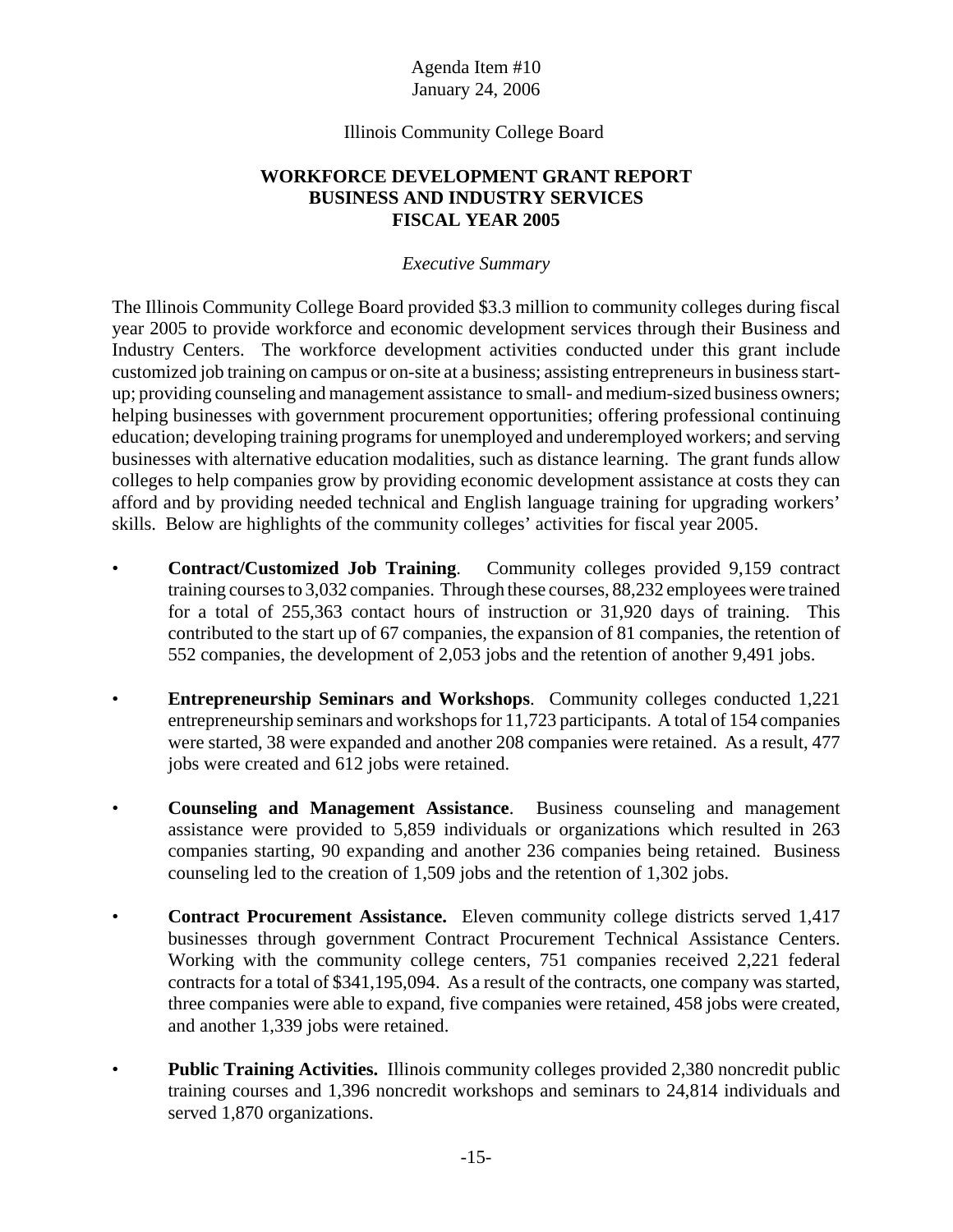- **Employment and Training Services for Unemployed or Underemployed Workers.** Thirteen community colleges reported offering 480 noncredit workshops and seminars to 5,285 unemployed or underemployed individuals. Another 67 noncredit and credit courses were provided to 527 participants. As a result, 1,213 individuals received counseling or job placement. Community colleges also reported an additional 413 activities such as job fairs, job networks, assessments, and advisement services that served another15,239 individuals.
- **Business Attraction, Retention and Expansion.** As a result of the business attraction, retention and expansion activities reported by the community colleges, a total of 43 companies were assisted for potential expansion or location. Community colleges participated in other economic development activities that resulted in 29 companies created, 63 expanded, and 233 retained. This resulted in 549 new jobs and the retention of 6,376 existing job.
- **Distance Learning and Continuous Improvement.** Because of the changing learning environment, community college Business and Industry Centers offered 2,616 noncredit internet courses, 36 satellite broadcasts, and 93 two-way interactive video courses.
- **Other Workforce Development Activities and Partnerships.** Throughout the state, community college Business and Industry Centers performed job testing for 57 organizations and developed job profiles and assessments for 75 organizations. Other services included 54 workplace literacy programs and one bench-marking study.

In summary, Illinois community colleges provided workforce and economic development services to a total of 12,353 businesses and organizations and 145,820 individuals which resulted in the start up of 514 companies, 275 company expansions, and 1,234 companies retained. The total performance outcome of fiscal year 2005 resulted in 5,043 jobs created and another 19,120 jobs retained.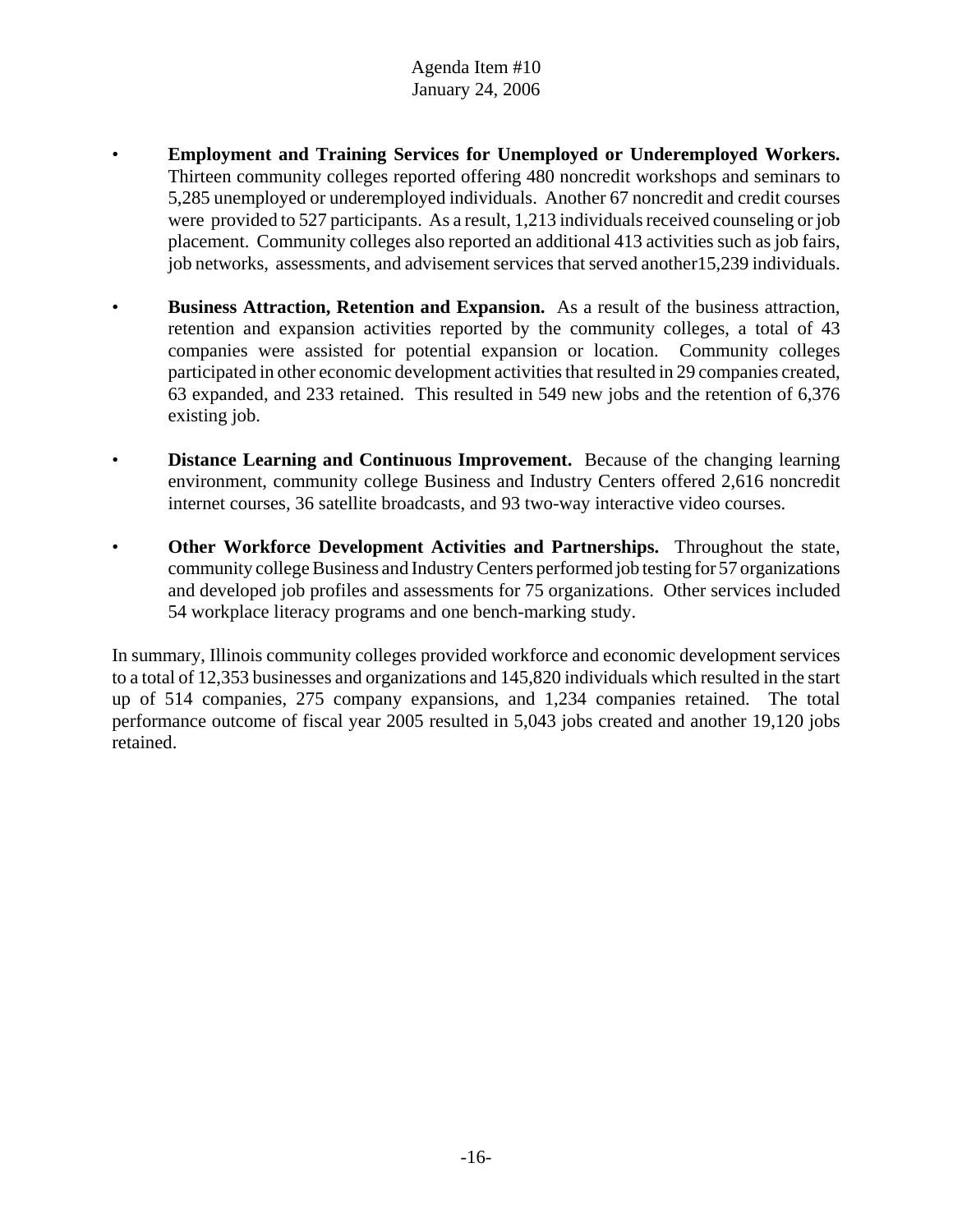# Illinois Community College Board

# **PROMISE REVISITED**

In 2001, the Illinois Community College Board adopted a strategic plan entitled **Promise for Illinois**. This plan has guided the Board and the Illinois community college system for the past five years. As the system enters its 40th year of existence, the **Promise** has been reviewed by the Board and revised appropriately to guide the Board during the next few years.

# **RECOMMENDED ACTION**

It is recommended that the following motion be adopted:

The Illinois Community College Board hereby adopts the attached plan, **PROMISE OF ILLINOIS REVISITED**, as its plan and guiding document and directs the President/CEO to take the necessary steps to implement the plan.

**BACKGROUND**. In 2001, the Illinois Community College Board coordinated the development of a strategic plan, **Promise for Illinois**, for the Illinois Community College System. The plan was the product resulting from discussions with thousands of individuals. These discussions occurred across the State of Illinois with community, business and labor leaders, executive branch and legislative leaders, workforce and economic development entities, educational partners, and representatives from all groups within the community college system.

The **Promise** served as a guide for the Board and community college system during the first few years of the new millennium. Five years later, the Board has reviewed the **Promise** and believes much progress has been made in accomplishing the pledges set forth in the document. The basic premises of the original plan still hold true. The Board believes some areas need more emphasis than five years ago while others have progressed to the point that, while still important, they need less emphasis. The Board understands that it has selected only a few of the responsibilities of the Board and system on which to focus and that does not diminish the importance of these other responsibilities. With the **Promise Revisited**, the Board sets its direction for the next few years and will use the **Promise Revisited** as its guide in meeting its mission of administering the Public Community College Act in a manner that maximizes the ability of the colleges to serve their communities, promotes cooperation within the system, and accommodates those State of Illinois initiatives that are appropriate for community colleges.

The attached plan identifies six major promises to the citizens of Illinois. These promises result from the realization that Illinois needs a citizenry that can read, write, compute, communicate, and contribute to society as well as to local and global competitiveness. To accomplish this, it needs high quality, affordable, and accessible education. It needs an education system that accommodates smooth transitions for students as they move among and between levels of education and work and assists them to be successful in reaching their goals. Each promise is followed by objectives designed to achieve the promise.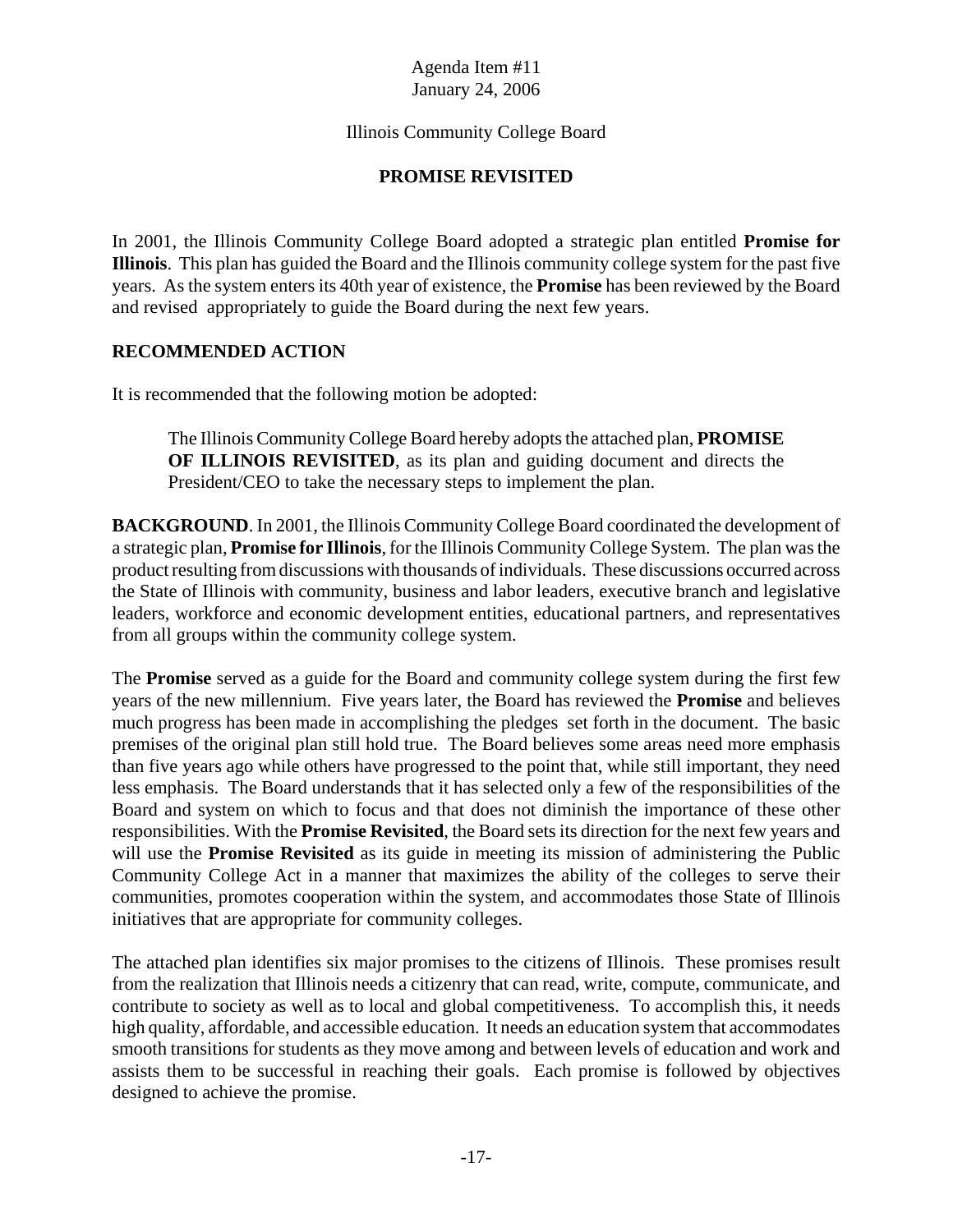Once formally adopted by the Board, the plan will be formatted for distribution and implementation. Board staff will develop action plans including specific activities, time lines, and staff responsibilities to accomplish the objectives.

With the adoption of the plan, the Board renews its pledge to vigorously pursue its promises to the people of Illinois. It is dedicated to emphasizing high quality in all programs, services, and operations; delivering affordable and accessible learning opportunities for all residents; addressing workforce and economic development needs with flexible, responsive, and progressive programs; offering rigorous courses, programs, and services designed to enable students to transition from one learning environment and level to another; expanding adult education and literacy programs necessary for individuals and families to have high quality work and life in Illinois; and providing programs and services to assist all students to succeed in their education endeavors. The Board is further committed to measuring and reporting the results of its efforts in order to keep the people of Illinois informed about the quality of programs and services, to ensure the wise use of resources, and to foster efforts to continuously improve programs, services, and outcomes.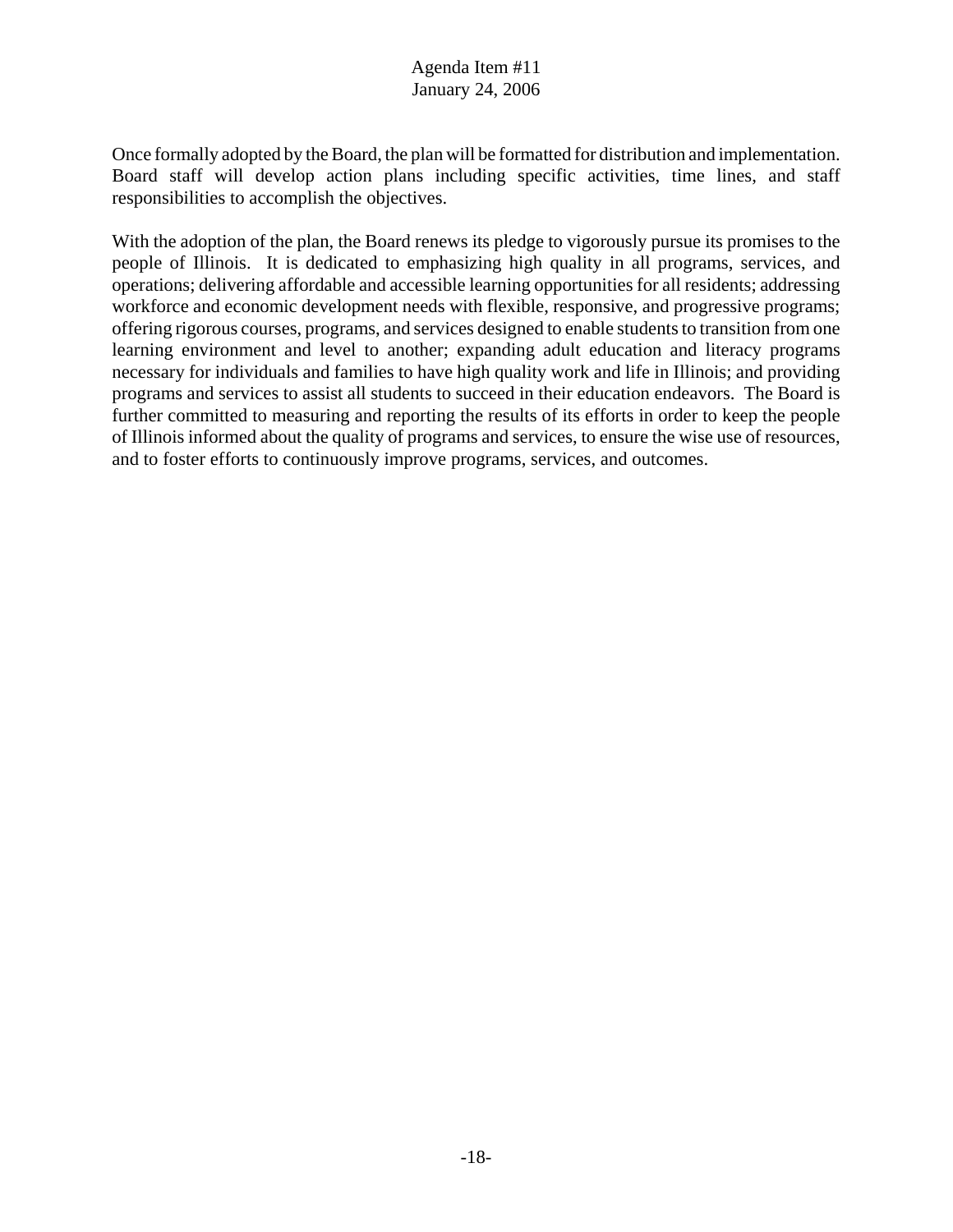# Illinois Community College Board

# **HOMELAND SECURITY INITIATIVE STATUS REPORT**

# **Homeland Security Demonstration Projects**

In order to retain and recruit business and industry in Illinois that supports the need for homeland security products and services, the Illinois Community College Board and the Illinois Department of Commerce and Economic Opportunity (DCEO) have been working with community colleges to serve as demonstration sites in five economic development focus areas identified by the Office of the Governor. These focus areas are Bio-Technology and Public Health; Manufacturing; Information Technology; Agro-Security/Food Safety and Security; and First Responder, Security, and Emergency Services. The colleges will serve as models for business partnership and support, program development, and technical training. Businesses and industries interested in establishing a presence in Illinois or seeking assistance in homeland security-related business services or training will work with the community colleges to develop customized and innovative programs and services to fit their specified needs. After the demonstration period, other colleges can replicate the demonstration project, seek input and assistance from the demonstration site, or customize the training for their own business partners using the demonstration model as a starting point. The three demonstration sites to receive funding to date are:

- College of Lake County \$25,000 for business continuity training program,
- Richland Community College \$107,000 to establish and operate the Food Systems Policy Council; and
- Harper College -- \$57,000 to establish the Homeland Security Computer Security Training Center, create an AA degree and put the courses on Internet Course Exchange (ICE).

ICCB and DCEO continue to work on finding resources and grants to support other community college homeland security demonstration projects.

**Illinois Community College System Homeland Security and Emergency Response Institute** The Illinois Community College System Homeland Security and Emergency Response Institute will be held on February 21-22, 2006 in Springfield, Illinois, at the Crowne Plaza Hotel. Response to the Institute through registration has been very positive. Conference sessions and speakers will present information on campus security, program development, economic development, IT security, and first responder issues. The Institute's goal is to create awareness of campus security issues; identify the connection between homeland security, emergency response, and workforce/economic development; and to promote the development and coordination of homeland security and emergency response instruction focusing on innovations to satisfy unmet needs. More information on sessions, a conference schedule, and registration information is available at www.iccb.state.il.us.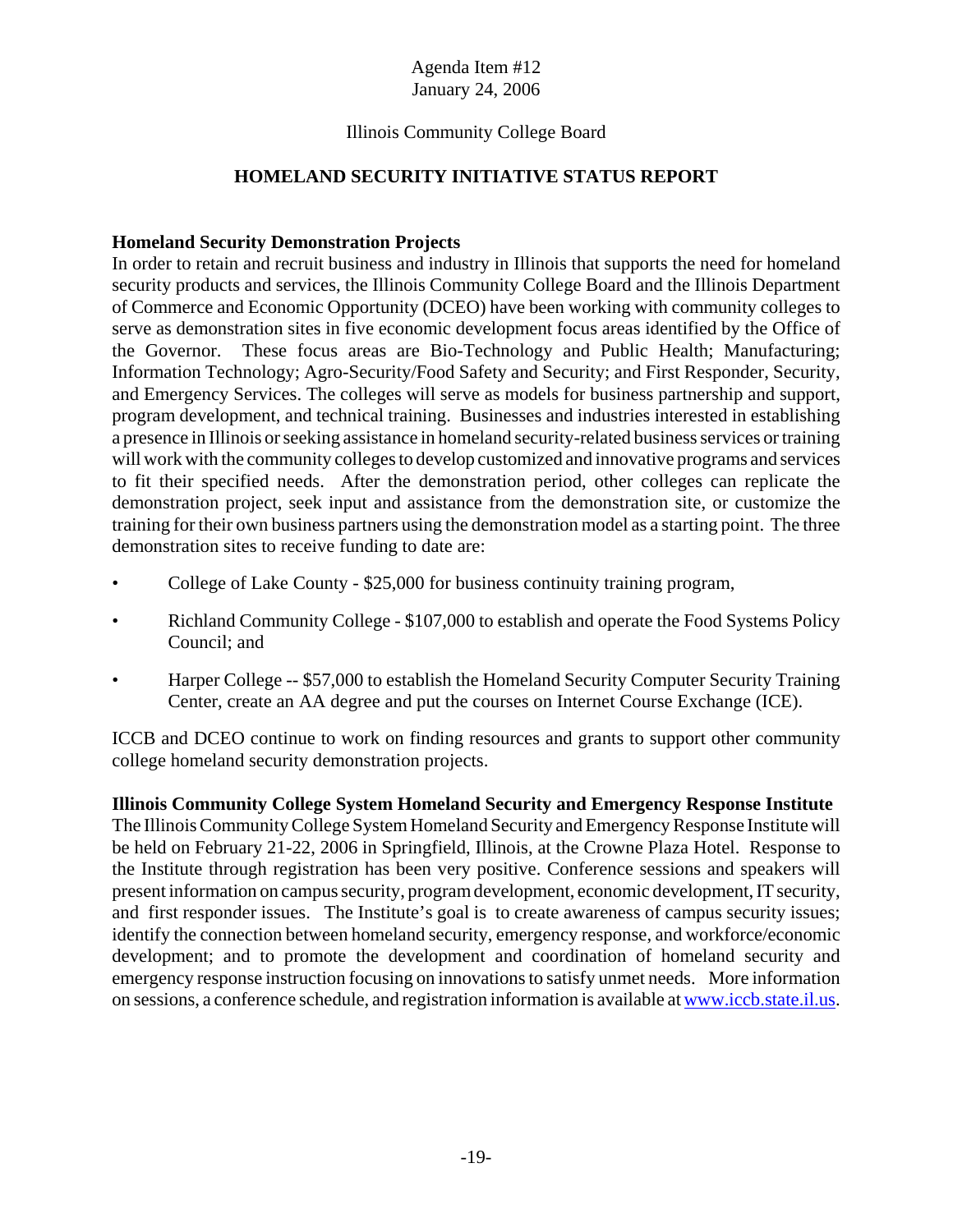# Illinois Community College Board

# **STUDENT ENROLLMENTS AND COMPLETIONS IN THE ILLINOIS COMMUNITY COLLEGE SYSTEM FISCAL YEAR 2005**

The externally attached annual report on student enrollments and completions in the Illinois Community College System is based on fiscal year 2005 student data as provided by the colleges at the close of the fiscal year. Summary data for the four previous fiscal years (2001-2004) are also referenced to examine longer term trends. Detailed tables comparing fiscal year 2004 and fiscal year 2005 credit headcount, full-time equivalent (FTE) enrollments, and graduates by college are included. Additionally, the report contains information on the characteristics of students participating in noncredit courses. The following background material includes highlights from the report.

**BACKGROUND.** Annual student enrollment and completion (A1) data are reported for all students who are officially enrolled at the college in credit coursework at any time during the fiscal year. An A1 record is also submitted for the small number of individuals who graduate but are not officially enrolled during the fiscal year. Completions are reported only for collegiate-level programs. Advancements in adult education and English as a Second Language programs are excluded, but will be provided in the 2006 edition of *Data and Characteristics of the Illinois Public Community College System*. Noncredit student information is not a part of the A1 database. Fiscal year 2005 is the seventh year that community colleges have submitted annual noncredit course enrollment data (N1) on an individual student basis to supply both demographic and course-specific information on the wide range of noncredit instruction the colleges provide. Between fiscal years 1994 and 1998, only aggregate noncredit enrollment data were gathered through the use of a yearly survey. For fiscal year 2005, the N1 database was exclusively used for noncredit information.

# **Overview of Student Enrollments**

- ► The Illinois Community College System recorded a total of 957,051 students in credit and noncredit courses in fiscal year 2005, a very slight decrease of 0.2 percent since fiscal year 2004.
- $\triangleright$  Credit-generating students accounted for 73.0 percent of the overall fiscal year 2005 headcount.
- $\blacktriangleright$  During fiscal year 2005, the 48 public community colleges in Illinois enrolled 698,971 students in instructional credit courses. Overall results remained relatively stable with 264 additional students attending compared to the previous year ( 0.0 percent). The full-time equivalent (FTE) enrollment was 244,758, which is a slight decrease of 0.2 percent since fiscal year 2004.
- $\blacktriangleright$  For fiscal years 2004 to 2005, the number of individuals receiving instruction through noncredit course offerings decreased by only 0.9 percent to 258,080 students.
- < Statewide, 27,825 noncredit course sections were conducted during fiscal year 2005.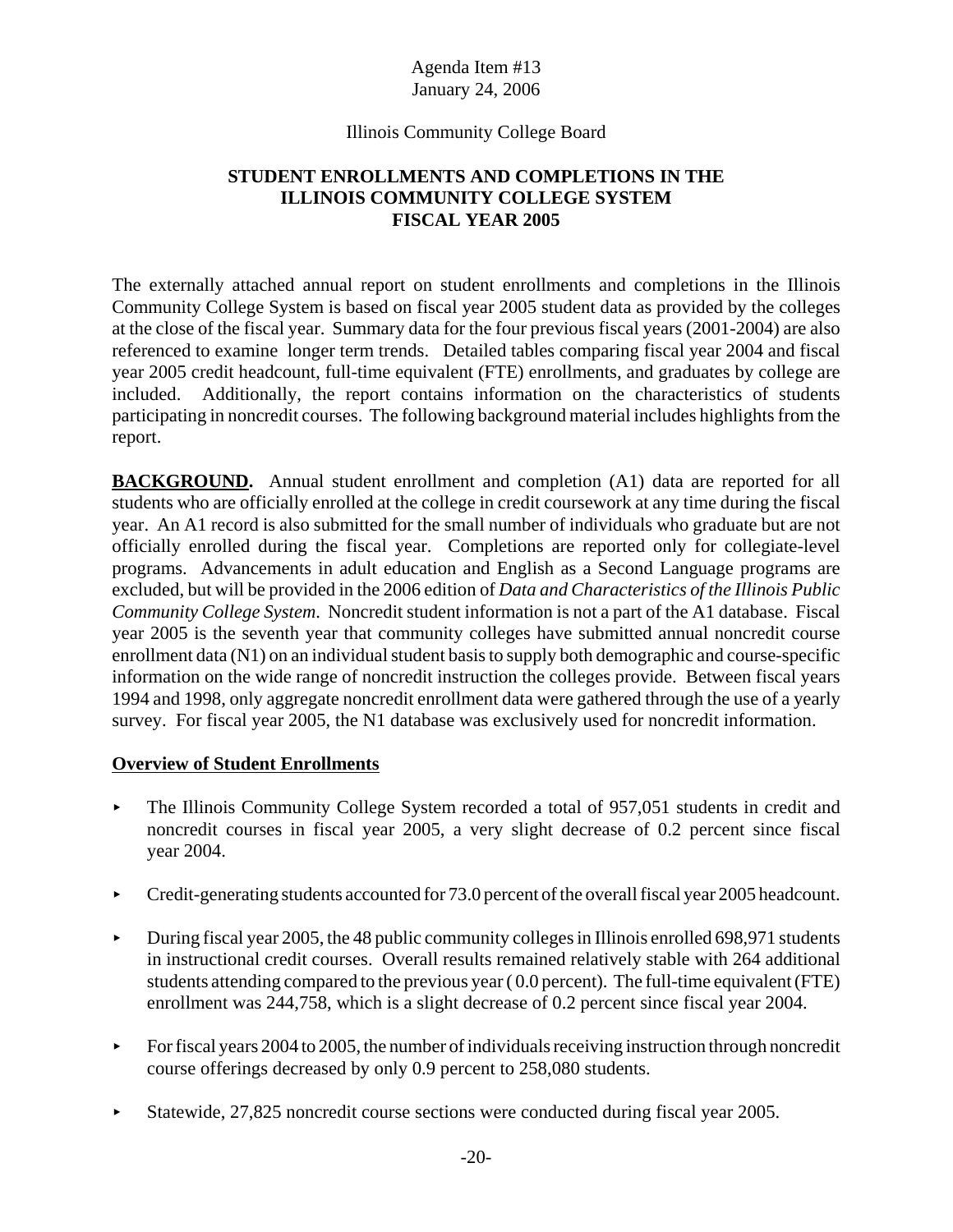< Statewide, just 30,928 students of all 957,051, enrolled in both credit and noncredit courses during fiscal year 2005 (A1 and N1). While there is some overlap, these data suggest that credit and noncredit courses are meeting largely different student and community needs.

**Credit Enrollments**. Students enrolled in courses that are eligible for state credit hour reimbursement grants include baccalaureate/transfer, career and technical education, vocational skills, remedial/developmental, adult basic education, adult secondary education, and English as a Second Language. These courses must meet statewide standards as defined by the ICCB.

- $\blacktriangleright$  Females accounted for 55.6 percent of the fiscal year 2005 student population enrolled in creditgenerating programs.
- < Representation of minority (non-white) students remained virtually unchanged from 2004 at 35.5 percent. African American student representation rose slightly from the previous year to 14.8 percent. Representation of Latino students decreased slightly to 15.6 percent. Asian representation was virtually unchanged at 4.4 percent. Foreign/nonresident alien participation decreased slightly at 0.4 percent.
- $\blacktriangleright$  The median age of credit-generating students was 26.1 during fiscal year 2005, slightly younger than the previous year. Likewise, the average age decreased slightly to 30.8 years.
- < Baccalaureate/transfer remained the largest credit instructional program area enrolling 38.9 percent of fiscal year 2005 Illinois Community College System students. Enrollments in baccalaureate/transfer programs increased 3.3 percent from last year.
- Statewide, career and technical education credit program enrollments accounted for more than one-quarter of all credit students (27.4 percent). Enrollments in career and technical education programs remained fairly constant compared to the previous year (0.1 percent).
- Although 38.9 percent of the fiscal year 2005 credit student population was enrolled in the baccalaureate/transfer area, only 29.1 percent of all students indicated an intent to transfer.
- $\blacktriangleright$  Students enrolled in adult education courses in community colleges comprised 17.3 percent of the credit generating students. Enrollment in adult education decreased by 4.6 percent over fiscal year 2004.
- $\triangleright$  Of the students in adult education, approximately 58.8 percent were enrolled in English as a Second Language (ESL) courses. This is up from 58.3 percent in fiscal year 2004.
- $\blacktriangleright$  More than one-half (52.1 percent) of the fiscal year 2005 credit students enrolled in Illinois community colleges indicated that they were not pursuing a degree, but attending only to complete one or several courses. Participation in college to take courses instead of pursue a degree or certificate remained constant compared to the previous year.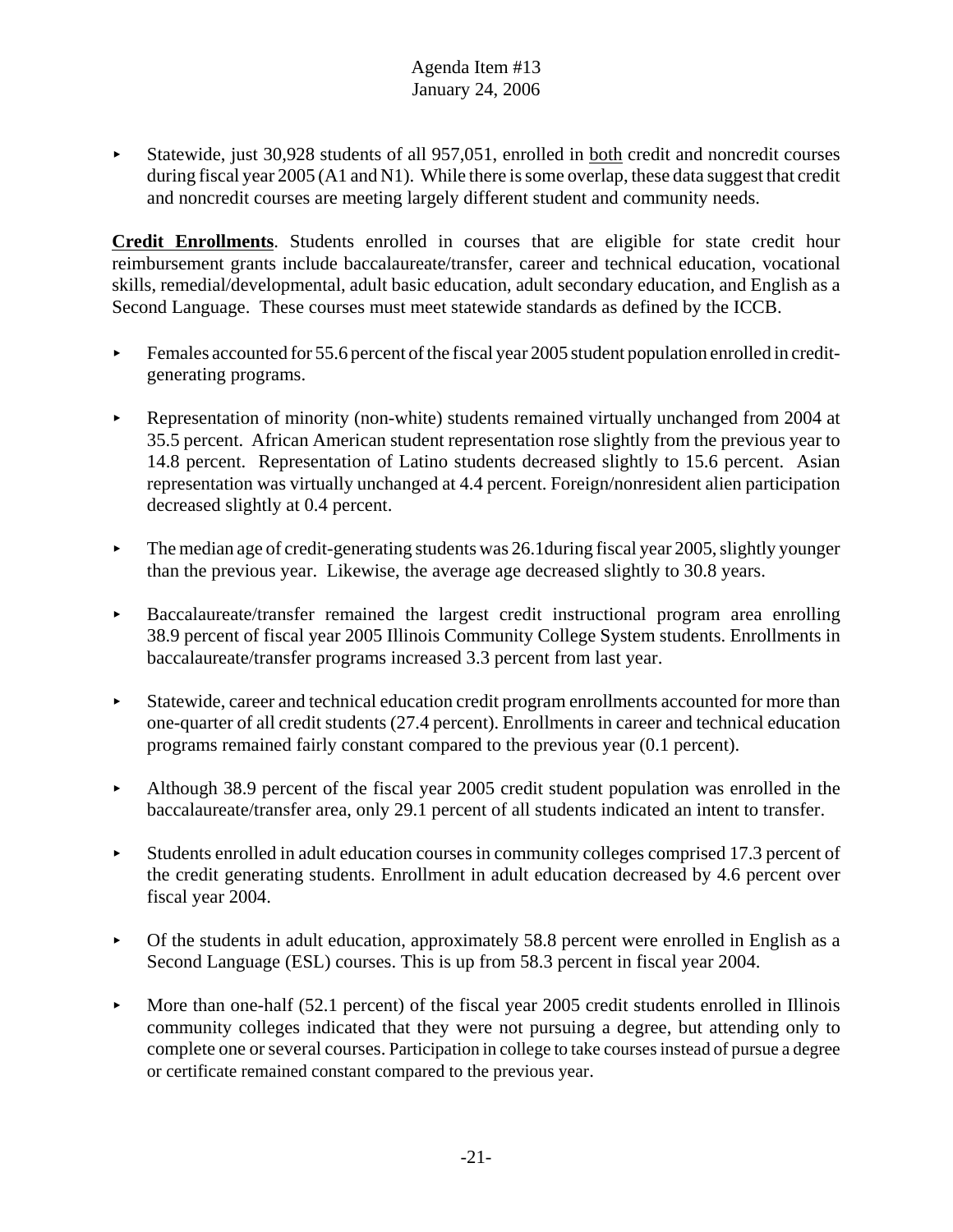- Nearly three out of four credit students attended on a part-time basis during both the fall  $(70.5)$ percent) and spring (72.4 percent) semesters in fiscal year 2005.
- riangleright Nearly 18 percent of the credit-generating students are known to already have earned some type of college certificate or degree. This includes 38,105 who earned a bachelors degree or higher which is similar to last year (38,090).
- $\blacktriangleright$  Illinois community college students were enrolled in 7,342,738 credit hours throughout fiscal year 2005 and earned 75.8 percent of those hours.
- Accumulated credit hours were available for 69.4 percent of the fiscal year 2005 student population. Of that percentage, 34.4 percent had accumulated 30 or more college-level hours (sophomore level).
- Cumulative grade point average data was reported for 66.4 percent of the fiscal year 2005 students. Nearly 47 percent held an A-B average.
- In fiscal year 2005, Illinois community college students earned  $63.3$  percent of the remedial credits they attempted. This percentage is down from 66.8 percent in fiscal year 2004.
- In fiscal year 2005, slightly over one-fifth (20.7 percent) of Illinois community college students (not enrolled in ABE/ASE/ESL, Vocational Skills, and General Studies) were enrolled in at least one developmental course – down slightly from 21.3 percent in fiscal year 2004.

**Noncredit Enrollments.** Noncredit courses are not eligible for state credit hour reimbursement grants and include those designed for and funded by special groups such as a specific business or industry, as well as those offered for personal development to the general public. Noncredit course enrollment figures in the report for fiscal year 2005 come from the Noncredit Course Enrollment database (N1).

- Fiscal year 2005 unduplicated noncredit headcount decreased 0.9 percent over last year. Similarly, the duplicated headcount or "seat count" was 1.2 percent lower than the previous year. Fewer students took fewer classes.
- Reasons for recent declines in noncredit activity and participation vary by locality. Part of the reason for these declines may be the overall economic climate in the state. The state's economy has been in a recessionary period over the last four years including a sizable part of fiscal year 2005. Some individuals and businesses have fewer discretionary funds and are searching for ways to cut their expenses. The latest economic news shows that the Illinois economy is improving. Fiscal year 2006 data will be monitored to see if this contributes to growth in noncredit enrollments for next year's report Additionally, selected colleges may still be encountering some resistence from participants in noncredit courses about providing complete information to create the N1 record. Likewise, noncredit coursework is offered by multiple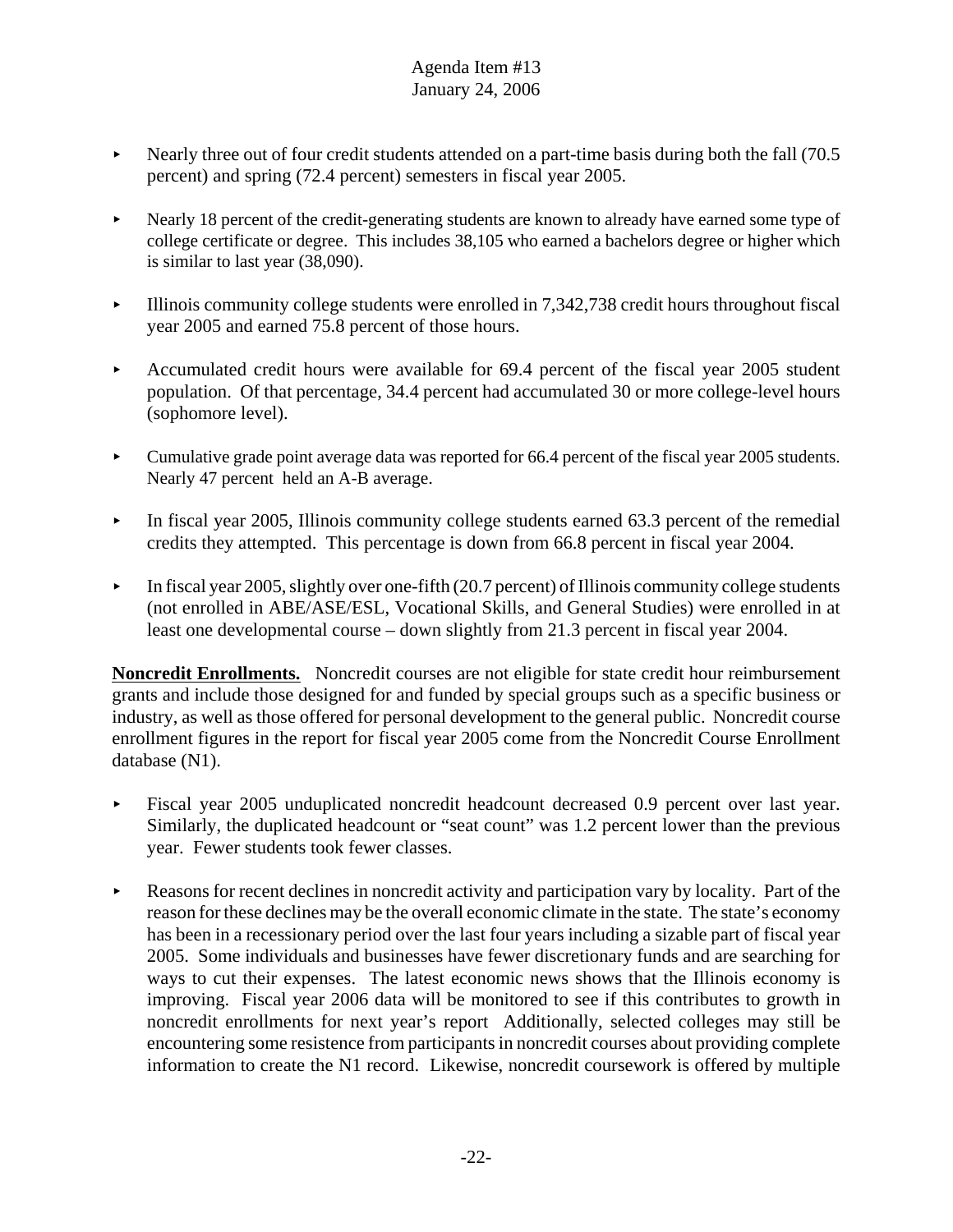entities within each college and reporting could be better in some areas than in other units. Records were not added to the noncredit database unless category of activity information was supplied – business/industry contract, professional/vocational development, personal/social development, and youth programs.

- Female students accounted for 57.2 percent of 2005 noncredit enrollments for which gender data were reported.
- $\blacktriangleright$  Minority students accounted for more than one-fifth (21.9 percent) of individuals enrolled in noncredit programs among those who supplied racial/ethnic data.
- < Just over one-half of the noncredit students were 40 years of age or above, based on the individuals who supplied this information.
- $\triangleright$  Over 56 percent of the noncredit offerings (duplicated) were in the personal and social development category of activity. Nearly 29 percent of the noncredit courses were dedicated to developing workplace skills: professional/vocational (19.0 percent) and business and industry contractual training (9.8 percent). The remaining 15.0 percent helped serve the needs of youth in the community (i.e., academic enrichment activities, athletic skills building, etc.).
- $\blacktriangleright$  Across all categories of activity, eight broad programs (two-digit CIP) had over 7,000 noncredit students enrolled. Combined, these program areas accounted for nearly two-thirds (65.8 percent) of the students enrolled in noncredit courses for which CIP data were reported. Thirtyfive percent of the enrollments were in work related programs: business management (17.6 percent), transportation workers (9.9 percent), health professions (3.8 percent), and computer information systems (3.7 percent).
- $\blacktriangleright$  Instructional site information shows that 57.6 percent of the noncredit courses offered in fiscal year 2005 were held on main college campuses.

# **Overview of Student Completions**

- A total of 51,444 collegiate-level degrees and certificates were awarded to students at Illinois community colleges in fiscal year 2005, which is 7.2 percent more than in fiscal year 2004.
- Baccalaureate/transfer degrees were earned by  $14,418$  students during fiscal year 2005. This was up 2.8 percent from a year ago. Baccalaureate/transfer degrees accounted for 28.0 percent of all completions.
- < Seventy percent of all fiscal year 2005 college-level degrees and certificates were earned in career and technical education programs.
- $\blacktriangleright$  Students successfully completed 36,020 career and technical education degrees and certificates in Illinois community colleges during fiscal year 2005, which is an 8.9 percent increase from the previous year.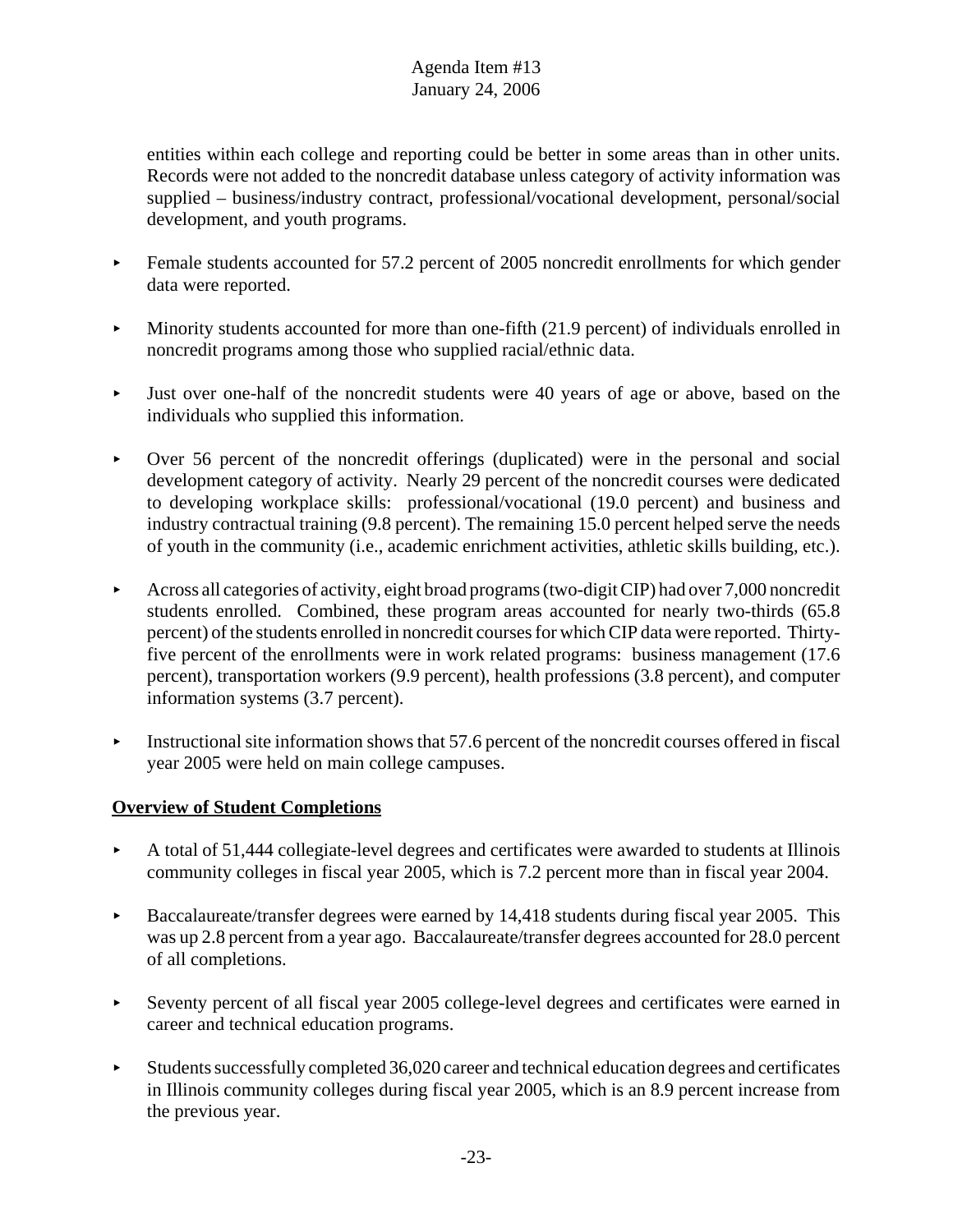- $\blacktriangleright$  Approximately 27 percent of the career and technical education award recipients in fiscal year 2005 earned Associate in Applied Science degrees.
- Females accounted for 56.1 percent of all completions during fiscal year 2005. A similar proportion was reflected in career and technical education program areas. In the baccalaureate/transfer programs, females accounted for 60.9 percent of the completions.
- $\blacktriangleright$  The largest number (10,736) of male completers of a specific degree or certificate was in the category of career and technical education certificates of less than one year program. Males made up the majority of those receiving these certificates (52.7 percent).
- $\blacktriangleright$  Although small in number (85), the Associate in Engineering Science program had the highest proportion of male graduates (90.6 percent).
- < Minority students earned approximately 29 percent of the collegiate-level degrees and certificates granted in the Illinois Community College System during fiscal year 2005. African American students achieved 14.6 percent, Latino students earned 8.3 percent, and Asians earned 5.1 percent of the degrees and certificates.
- < Minorities accounted for more than 20 percent of the total baccalaureate/transfer degree recipients. African American students accounted for 9.0 percent, 7.1 percent were Latino, and 3.1 percent were of Asian origin.
- $\blacktriangleright$  Nearly four times as many minority graduates completed career and technical education degrees and certificates (11,511) than baccalaureate/transfer degrees (2,900).
- $\blacktriangleright$  Among the largest minority groups, African American students completed 3,217 more collegiate-level programs than Latino students.
- Nearly 13 percent of the students who were awarded degrees and certificates during fiscal year 2005 were less than 21 years of age. The age groups with the largest percentages of graduates were 21 to 24 (30.6 percent), 25 to 30 (18.5 percent), and 40 to 55 years of age (18.5 percent).
- < In general, the proportion of career and technical education graduates increased as age advanced.
- Nearly three-quarters of the students who successfully completed baccalaureate/ transfer degrees in fiscal year 2005 indicated an intent to transfer to a four-year institution.
- riangleright Nearly 22 percent of fiscal year 2005 Associate in Applied Science degree graduates indicated their goal was to only complete one or several courses or finish a certificate, *not* to earn an associate degree. This demonstrates that students sometimes alter their goals as they progress through the community college system.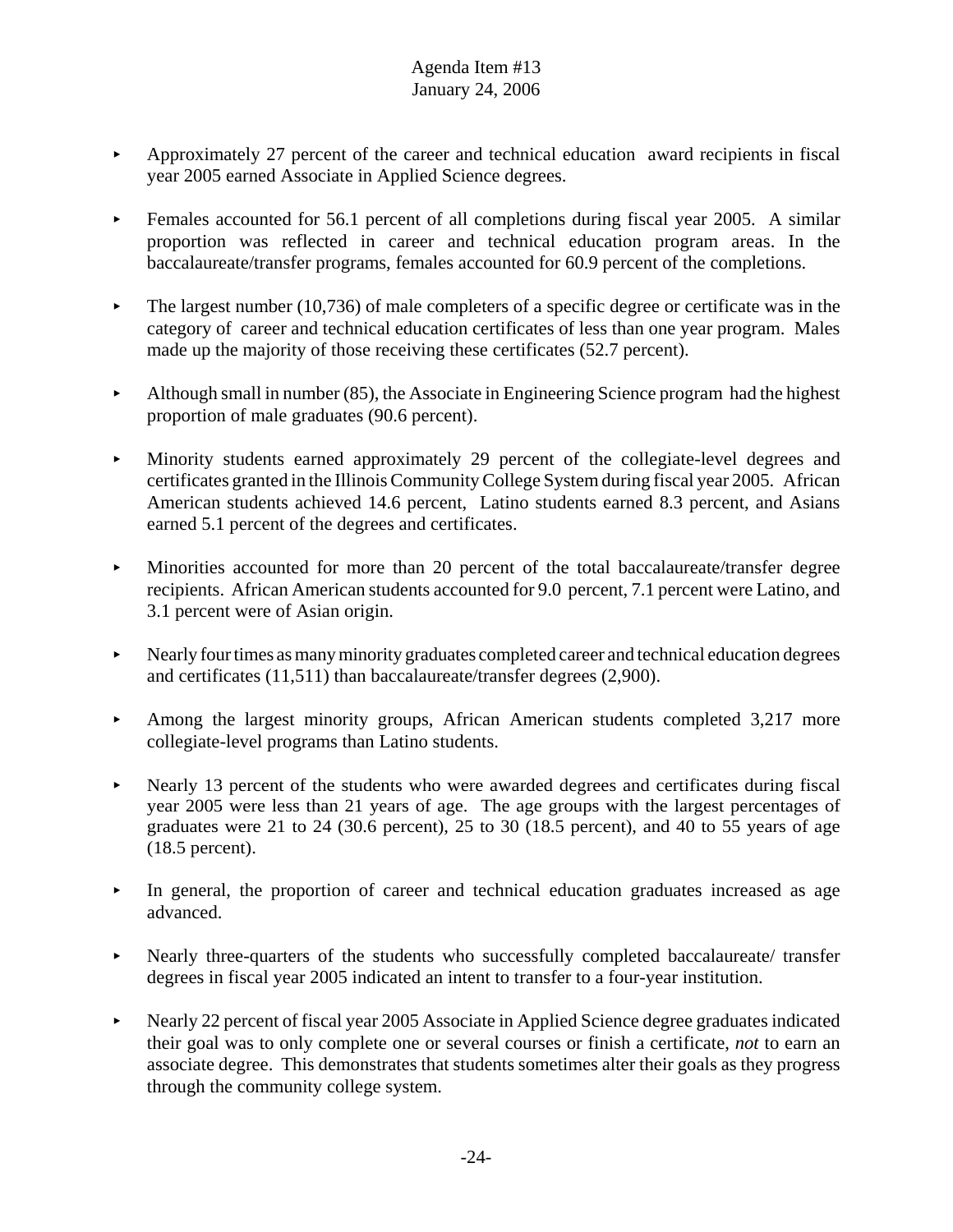Remarkably, fiscal year 2005 is the sixth consecutive year of increase in the number of community college system graduates. Of the 51,444 completions during fiscal year 2005, associate degrees accounted for 48.9 percent, and the remaining 51.1 percent were certificates. Fiscal year 2005 was just the second year that the number of certificates awarded outnumbered associate degrees. Prior to fiscal year 2004, more associate degrees were awarded than certificates, despite the fact that, by definition, acquiring a certificate always involves a shorter program of study. The reason for this reversal is partly due to additional initiatives by college officials to encourage students to obtain the certificates they earn once they have completed the required coursework.

In an era of increased accountability, fully capturing and reporting graduates through the Annual Enrollment and Completion Submission (A1) is very important. At the same time, it is recognized that there are individuals served by community colleges who attend with an exclusive interest in completing particular courses to provide specific skills for success in their chosen field. Fiscal year 2005 data show that 52.1 percent of all students identify themselves as not pursuing a formal award. Approximately one-third (34.7 percent) of the career and technical education students reported attending to complete one or several courses.

Yet, there are individuals attending community colleges who meet certificate and sometimes degree requirements but either do not recognize that they have done so or do not file the necessary paperwork to receive their formal award. To promote student success, each achievement should be recognized as it is accomplished. Degree audit processes help the colleges and students capture and promptly recognize program completion outcomes.

Systemwide over the past three years, community colleges, in conjunction with a Postsecondary Perkins initiative, have been undertaking projects to develop, implement, or expand local computerized automated degree and certificate audit systems. These initiatives will continue through fiscal year 2006. Results of these systemwide efforts are impressive as the number of certificates awarded has increased nearly 62 percent over the past five fiscal years. Over the same period of time, the system has seen an increase of nearly 34 percent in the total number of certificates and degrees awarded. Computerized certificate and degree audits are useful tools to recognize student accomplishments and can help encourage students to pursue additional goals. Automated degree audit systems require an ongoing commitment to make further refinements and keep the system updated. Degree and certificate requirements change frequently, and permitted electives tend to be extensive. Community colleges have made investing in processes that promote student success and student outcomes a priority.

The large number of students served through credit and/or noncredit courses – totaling 957,051 in fiscal year 2005 – affirms that the Illinois Community College System continues to adapt to the evolving education and training needs of the communities the colleges serve. Efforts to promote degree and certificate completion for students with an interest in earning a formal academic award are paying dividends for students, area employers, and the colleges.

# **INFORMATION ONLY**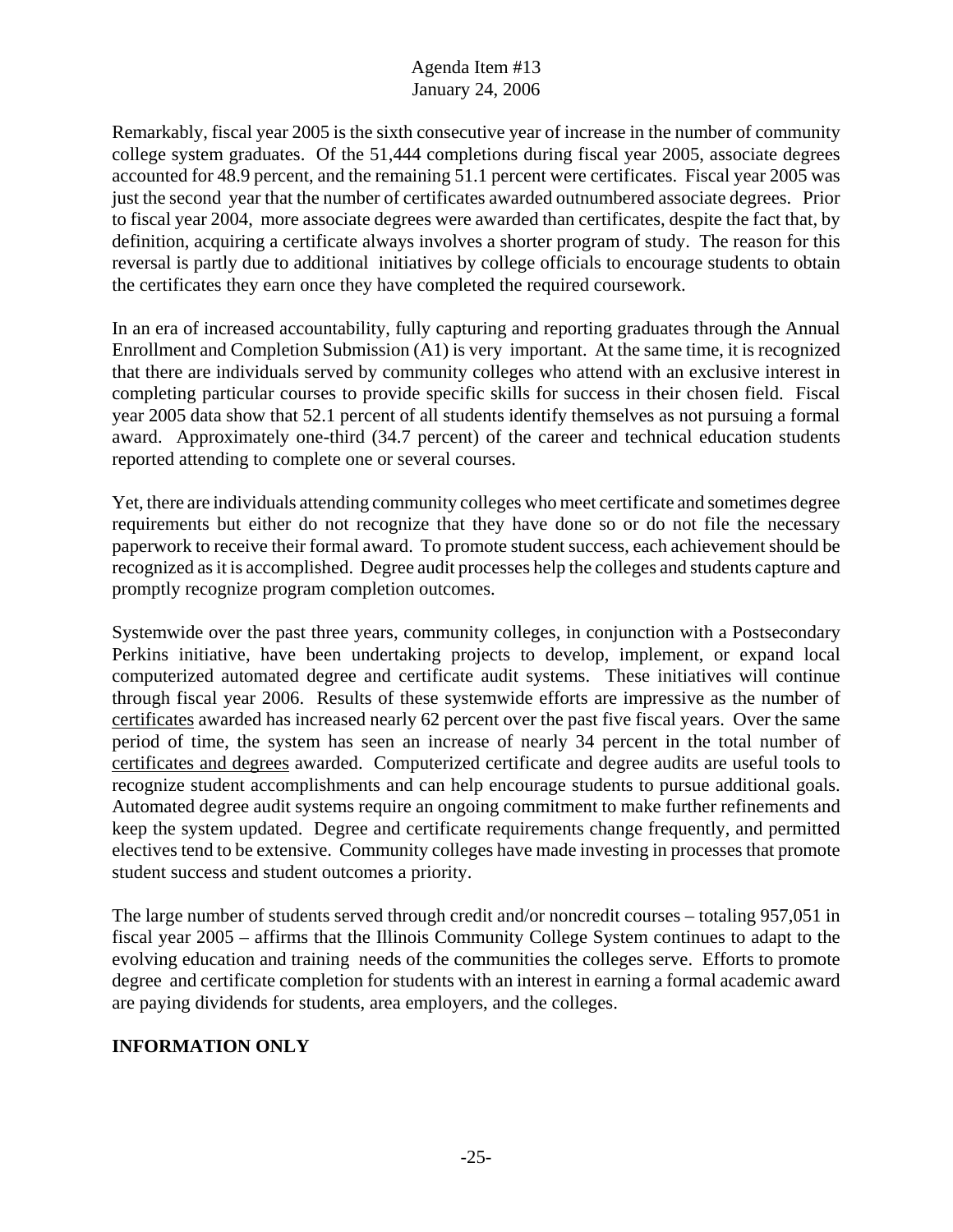## UNAPPROVED

#### Minutes of the 361st Meeting of the Illinois Community College Board Business Session November 18, 2005 Shawnee Community College Ullin, Illinois

## Item #1 - Roll Call and Declaration of Quorum

Chairman Alongi called the meeting to order at 10:00 a.m. Roll call was taken with the following members present: Guy Alongi, Jenna Altadonna, John Aurand, John Donahue, Marikay Hegarty, Dianne Meeks, Suzanne Morris, Bill Naegele, Judith Rake, and Rudolph Papa.

# Item #2 - Announcements and Remarks by Guy H. Alongi, Chair

Chairman Alongi first off thanked the President of Shawnee Community College, Larry Choate, for allowing the board to use their facilities and for their hospitality.

The Chairman also gave a synopsis of the retreat that was held for the board the day before, November 17, at the Kokopelli Golf Course. There were many great topics discussed, including the funding formula, the board's responsibilities, and the relationship between the IBHE/ICCB. There will be a follow-up retreat for the board in the future.

Guy then introduced a new staff member that has joined the Illinois Community College Board just recently. Her name is Elaine Johnson, and she is the new Vice-President for Instruction and Policy Studies.

## Item #3 - Remarks by Dr. Larry Choate, President Shawnee Community College

Mr. Choate welcomed the board and staff. The Shawnee Community College is very please to be able to host one of the board meetings. He also spoke of how great southern Illinois is and encouraged everyone to spend some time and experience the wonderful contributions it has to offer.

## Item #4 - Recognition of Marjorie Cole, Laurna Godwin, and Roberto Rivera for Service as Members of the Illinois Community College Board

Judith Rake read certificates that recognized three of the former board members, Laurna Godwin, Marjorie Cole who left due to age, and Roberto Rivera who left due to a state job conflict of interest.

President/CEO of the ICCB, Geoff Obrzut, officially thanked the three former board members for their work while serving on the board. He also reported that even though Rivera sustained injuries from his helicopter crash earlier this year, he is doing just fine.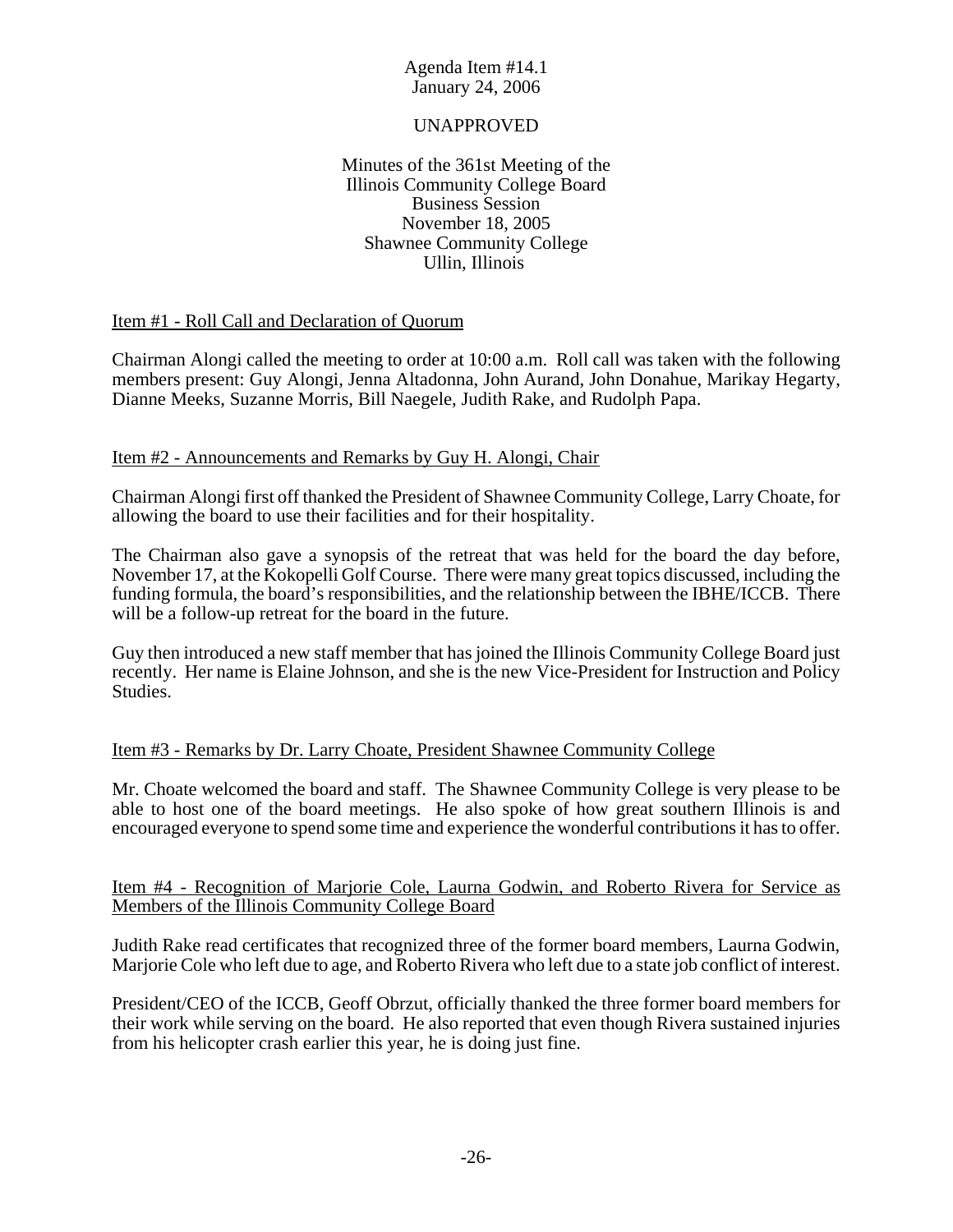#### Item #5 - Committee Reports

#### Item #5.1 - Adult Education & Family Literacy Committee

Marikay Hegarty reported the group discussed the GED Transition Committee. There is an on going cost study of the GED program in order to get the exact cost of administering that program.

The Adult Education Monitoring Project was also discussed. The ICCB has initiated a monitoring program. This year thirty five programs is the target to be monitored. This is being done by current staff members, which takes them away from their regular duties. However, five consultants have been hired to assist in that process. So far, it is going well.

GED Online is a very successful program. Five states have asked to come on as users of the program. Hopefully, this will generate funding to put back in to the program for enhancements and improvements.

The Adult Family Literacy and Advisory Council met their six new members. The next meeting is going to be in January. A ICCB board member will be attending to show their support.

Vacancies have been a problem for the ICCB staff. This is making it harder for the staff.

#### Item #5.2 - Budget and Finance Committee

Suzanne Morris reported the information out there indicates that the ICCB has had flat funding for the past couple of years, but that is not necessarily true. Our total budget, minus the fifteen million that the City Colleges of Chicago received, is down about ten million for the system. There is hope that new sources of revenue will start coming in and it will provide money. The board will be asked to set some priorities to help the staff decide where the new revenue money should go in the budget.

One of the main priorities is to restore money to the base operating grant. Another priority is if there were to be a large increase in the budget, a large part of that money needs to be put in to the base operating grants rather than equalization. The reason being, the base operating grants gives presidents and the local board of trustees more authority on how to spend their money. It would be respectful to allow them to make those decisions. The third important priority is to have the disadvantage student grants and deferred maintenance increased.

#### Item #6 - President/CEO Report

Geoff Obrzut first thanked President Larry Choate, his trustees, and the staff for hosting the board meeting. He also thanked Shawnee Community College for giving the ICCB a wonderful, strong new Vice President of Instruction and Policy Studies, Dr. Elaine Johnson.

Mr. Obrzut thanked the ICCB board members for the strong attendance at the board retreat held Thursday. It was a great discussion and there was a lot of progress made. There is possibly another retreat that will take place in March at Eagle Creek before the meeting at Mattoon, Lake Land Community College.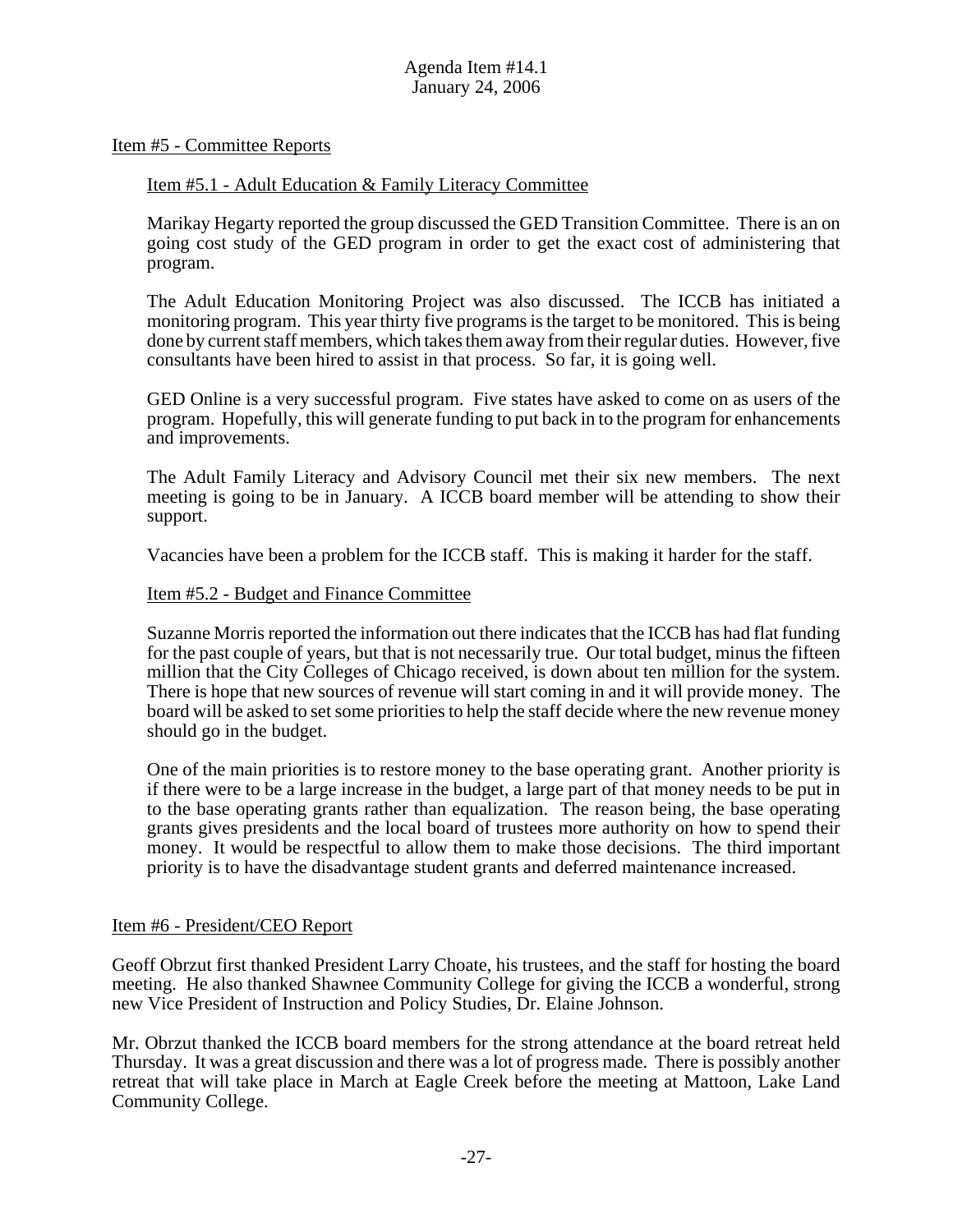There will be a couple of reports that will be given today by Virginia McMillan, Baccalaureate Access Task Force and Strategic Plan. A big thanks goes to Virginia for her work on these to projects and to David Peirce who was the facilitator of the Baccalaureate Access Task Force.

The Homeland Security and Emergency Response Institute will be held on February 21-22, in Springfield at the Crown Plaza. This is a program that everyone should be interested in and attend. Hopefully all the ICCB board members will also be able to participate. One of the major speakers is a Dr. Wayne Blancherd, who is from the US Department of Homeland Security.

Geoff thanked board member Suzanne Morris for attending the IBHE Summit that was held on November 9 in Chicago. It was a very good program, but there was some disappointment in the ICCB not having a role in the Summit. There were forty four out of two hundred people who attended that were representing Community Colleges. Half of the forty four were presidents.

The 40<sup>th</sup> Anniversary is coming along nicely. There is a lot going on in this area. Randy Barnette, Vice President of External Affairs, will be giving a report later on it. There have been press conferences and billboards being put together, and the DVD has been shown as much as possible.

Geoff and some ICCB staff members will be speaking at the Latino Caucus Conference on December 1, in Rosemont. This is a group that has grown within the community colleges. They now represent 17% of the students. The ICCB is looking at creating a Spanish website and brochures.

There has been a Collective Bargaining Unit formed recently within the staff, the Illinois Federation of Teachers. The lawyer representing ICCB and the staff will be working together to negotiate a contract. Possibly one of the reasons for this union is the staff vacancies. There are eleven vacancies within the ICCB. The Governor's Office have not been approving the hiring of the vacant spots. Mr. Obrzut announced that he has made it clear that this is a high priority.

An issue being discussed within the board is the need to get the ICCB staff's salaries up. The salaries are not comparable to agencies such as the IBHE, Illinois Student Advisory Committee (ISAC), and Lincoln Land Community College.

Talks for the FY07 budget have been taking place. Work is being done to provide the colleges with equal amounts of money for their budgets, and the ICCB is also working on getting nine million dollars for Disadvantage Students.

Item #7 - Advisory Organizations

Item #7.1 - Presidents Council

Dr. Larry Choate first introduced some of the Shawnee Community College staff and some of their trustees. He then reported that the council endorsed the selling of the ISAC resources, the Baccalaureate Access Task Force report, and the funding for disadvantage students.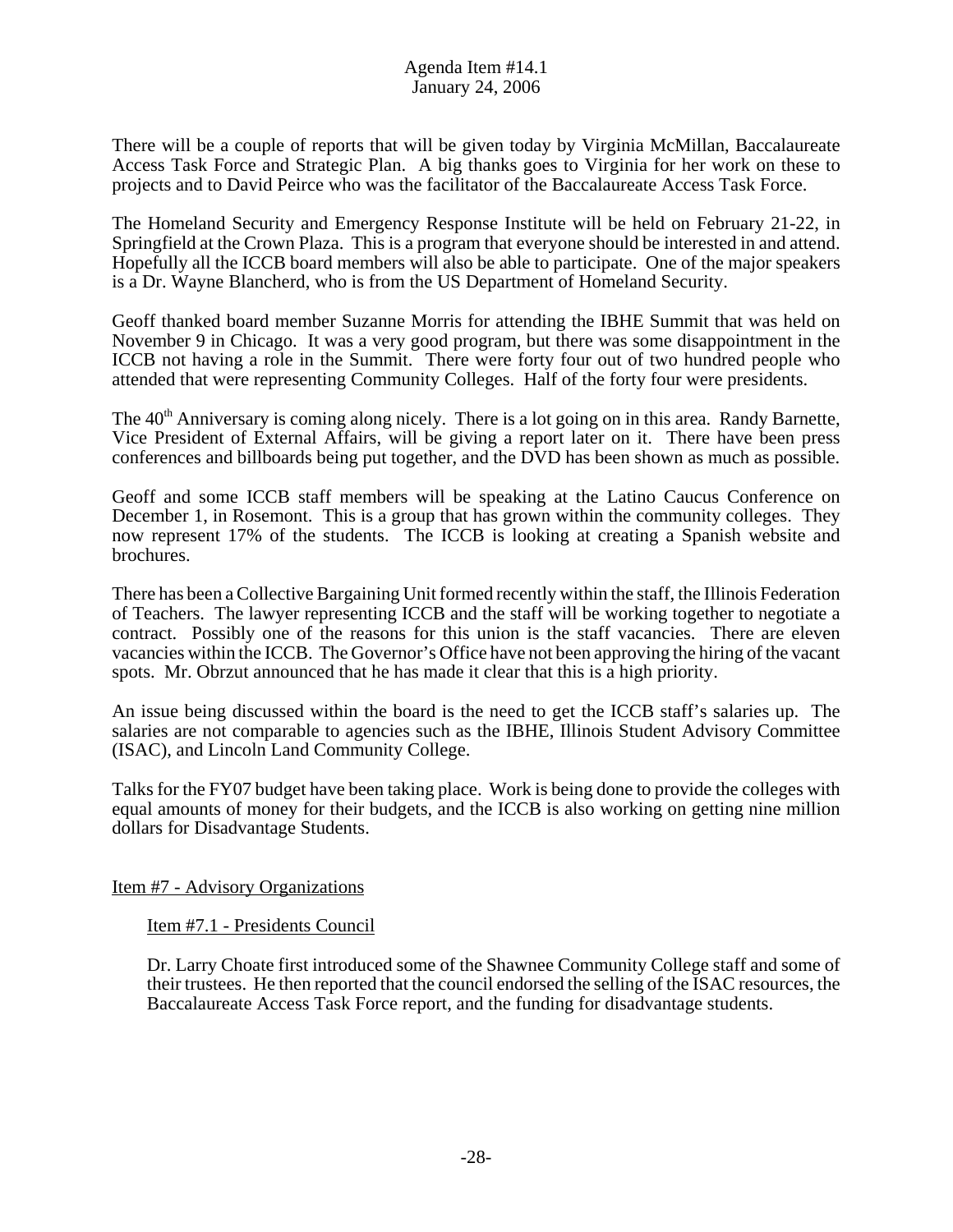# Item #7.2 - Illinois Community College Faculty Association

Kevin Weston reported that they hosted the Illinois Community College Faculty Association Conference on October 28 in Springfield. There were thirty six concurrent sessions and were covering core values, technology in the classes, and the practices of teaching.

At the conference, they presented to the recipients \$5,000 in grants, \$5,000 in scholarships to students.

Mr. Weston addressed the issue of community colleges paying their dues. This year, twenty out of forty two community colleges have paid their dues. However, they still need dues paid from twenty two colleges. This issue is becoming a problem.

#### Item #7.3 - Student Advisory Committee

Jenna Altadonna, ICCB student member, reported the committee has met twice since the last board meeting. They talked about having two new awards, an Outstanding Administrator and an Outstanding Program.

The committee is putting together a scrapbook with their accomplishments and pictures from the past year. The scrapbook should be available by the end of the year.

They have decided to put together a textbook report for the community colleges. So far, over half of the colleges have theirs turned in. Once all of them are in, the report will start being put together.

For their Service Project, the committee thought they had come to an agreement to support the community colleges affected by Hurricane Katrina. However, they ended up deciding to send care packages to the soldiers overseas.

#### Item #7.4 - Illinois Community College Trustees Association

Mike Monoghan, the Executive Director, reported that the Trustees met just this past week on Thursday evening, Friday and Saturday in Chicago. A number of actions were considered. Opposed proposal, learn more about what this proposal is and how it affects the students.

The Trustees spent much time discussing the recommendations of the Baccalaureate Task Force Report.

The Trustees endorsed the efforts to increase funding not only for the Community College System, but also for the targeted area of Disadvantaged Students.

An unexpected problem has occurred. The new schedule for the General Assembly is causing a problem for the Trustee's Lobby Day. The General Assembly is scheduled to adjourn in April, and the Lobby Day is scheduled to be on May 3. The day will try to be rescheduled to fit in to the General Assembly's schedule.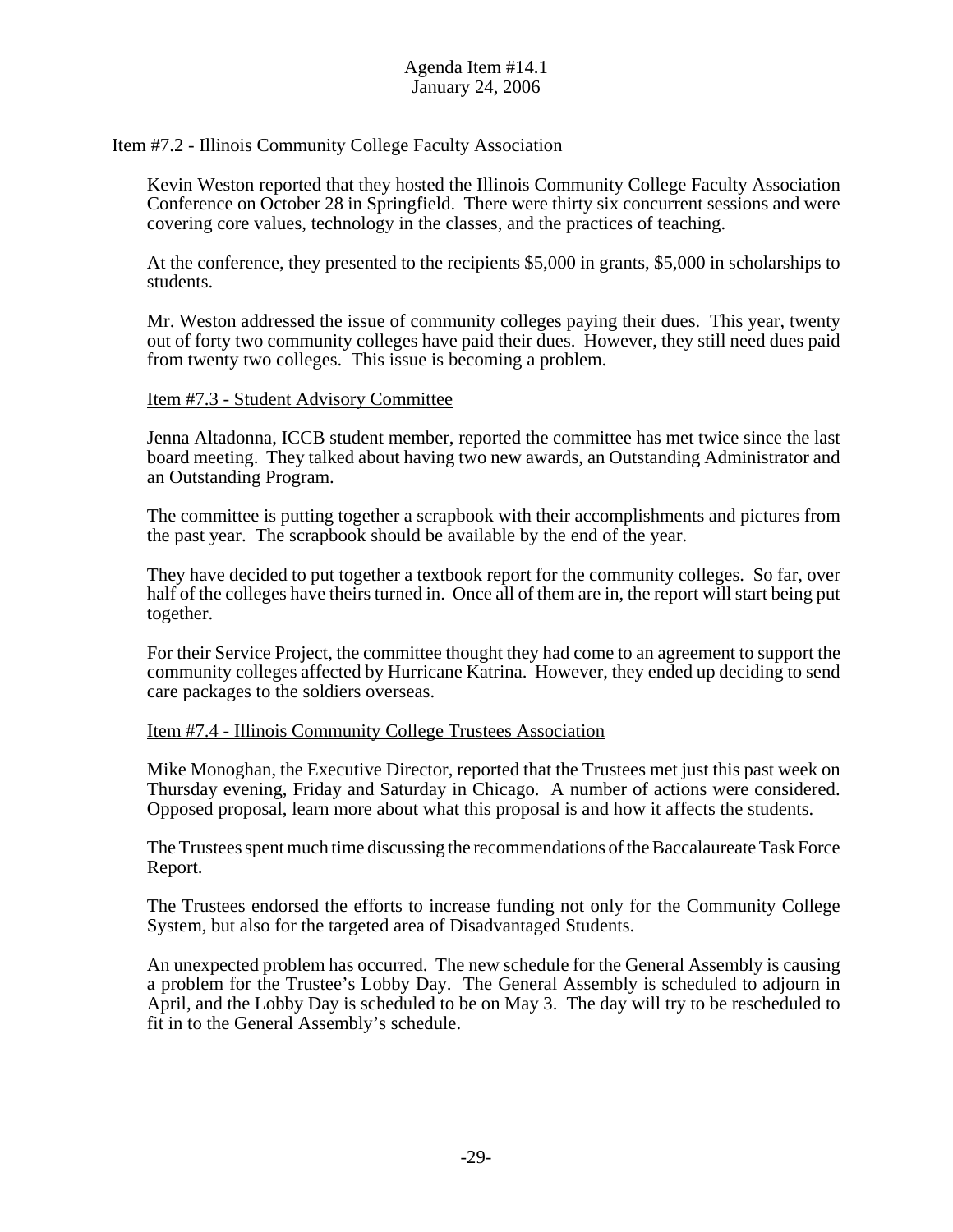The Trustees are not having a meeting in January. Instead the meeting will be February 5-8, in Washing, D.C. in order to be coordinated with their Federal Lobby Day activities.

The Trustees Association believes they will be dealing with three issues while the General Assembly is in session, such as, the ISAC Financial Aid issue, supporting the ICCB in their FY07 budget issue, and getting the City Colleges of Chicago involved with the Community Colleges Retiree Health Insurance.

Geoff Obrzut added a thank you to Don Patton, who was a member of the Baccalaureate Access Task Force. The ICCB is hoping that the Governor's Office approves the appointment of the Trustee, Jake Rendleman, as a new board member.

#### Item #7.5 - Adult Education and Family Literary Advisory Council

Gay Graves thanked Jennifer Foster and staff for allowing her to be on the council. She reported that their first meeting was held on September 29. There was twelve ICCB staff members, twenty one council members, and one guest. They have five areas involved in the committee, such as, Curriculum and Instruction, Student Support Services, Policy Research and Accountability, Professional Development, Marketing, and Training, and Workforce Formation. Their next meeting dates will be January 19 and 23, and June 1.

## Item #8 - External Affairs Report

Randy Barnette, Vice President for External Affairs, introduced a DVD to each of the board member, a miniature structure of the billboards that are being put up around the state, and the report covers that will hold all of the ICCB reports that will go out in the future.

There will be more press conferences within the state as well. Chairman Alongi gave a warm thanks to Randy and his staff for a job well done with the  $40<sup>th</sup>$  Anniversary events.

## Item #9 - Baccalaureate Access Task Force Update

Virginia McMillan gave a report on the recommendations the Baccalaureate Access Task Force came up with at the end of their research. She presented the final report to the Presidents Council and Illinois Community College Trustees Association for approval during their meeting last week.

The Baccalaureate Access Task Force's recommendations were accepted by both parties. The report and its recommendations is now being presented to the ICCB for their approval:

*Judy Rake made a motion, which was seconded by Bill Naegele, to approve the following recommendation:*

*The Illinois Community College Board hereby accepts the report of the Baccalaureate Access Task Force and authorizes its President/CEO to begin implementation of the recommendations within the report.*

The report will now move on to the Illinois Board of Higher Education for their approval at their December 6 board meeting.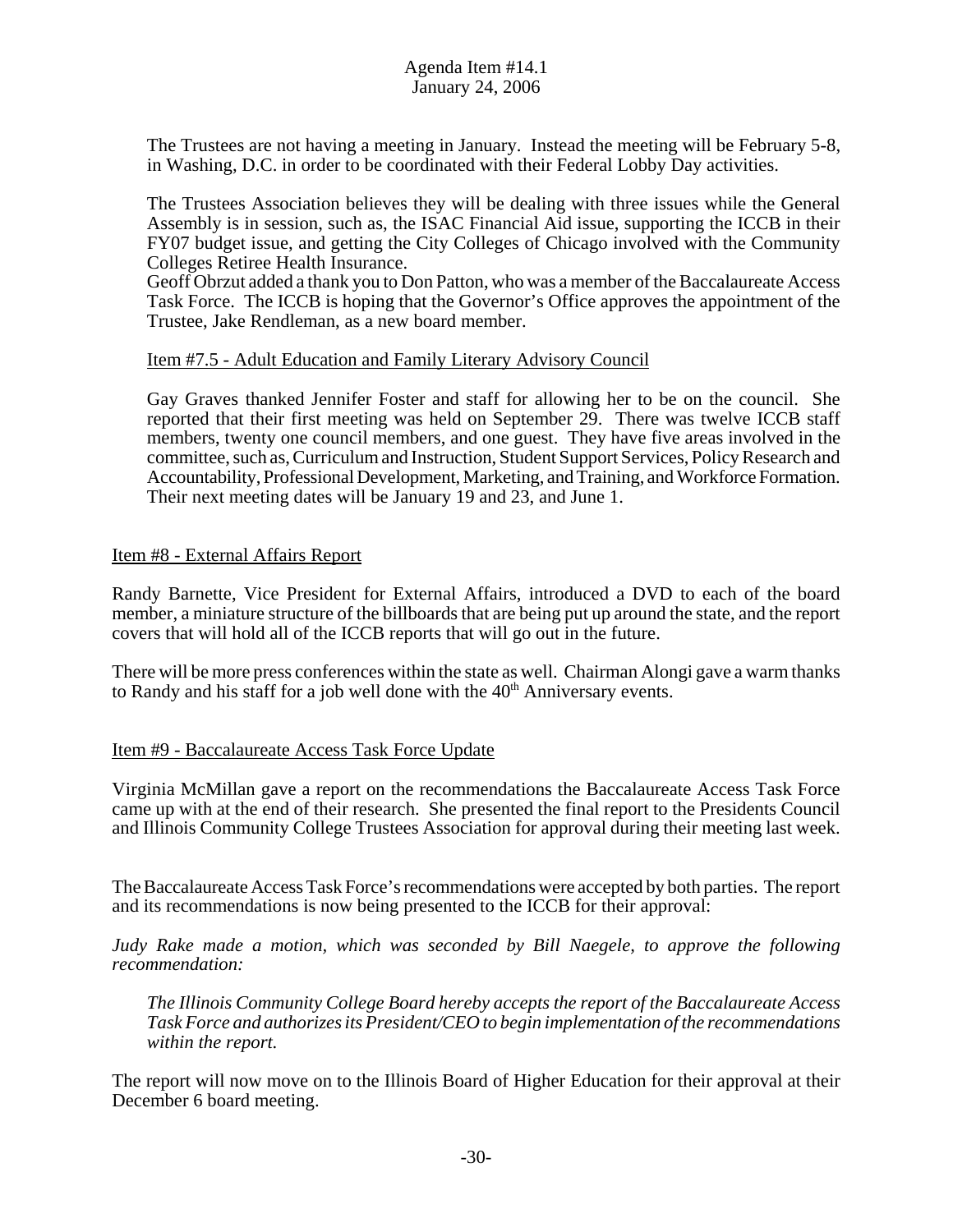# Item #10 - Illinois Community College Accountability Reports

## Item #10.1 - Follow-Up of Fiscal Year 2004 Career and Technical Education Graduates

Scott Parke, Senior Director for Policy Studies, gave a report on the externally attached Followup Study of Fiscal Year 2004 Career and Technical Education Program Graduates contains results on individuals who completed selected career and technical education programs during fiscal year 2004.

*Rudy Papa made a motion, which was seconded by Suzanne Morris, to approve the following recommendations:*

> *The Illinois Community College Board hereby adopts the following recommendations from the Follow-up Study of Fiscal Year 2004 Career and Technical Education Graduates report.*

- *1. Recommendation: College officials are invited to take an even more in depth look at local results for programs receiving bottom line statewide assessments of "mixed." Efforts to identify areas for improvement and develop action plans to address them while building on traditional strengths are recommended. In a worst case scenario, where interventions have been unsuccessful and exhausted, program elimination is an option at the local level if warranted by the local review process.*
- *2. Recommendation: College officials are encouraged to continue implementing, developing, and refining computerized automated degree and certificate audit systems to recognize and promote student success.*
- *3. Recommendation: Colleges are encouraged to offer additional assistance to completers in their job search activities if they were unable to locate a position in their field of study or were unemployed when surveyed. While generally economic signs are improving in Illinois, the current economy still presents individuals in the job market with challenges and some graduates may require more assistance than usual in locating suitable employment*.
- *4. Recommendation: Illinois Community Colleges are encouraged to continue actively partnering at the local level to address health care services, Manufacturing and Transportation/Warehousing/Logistics shortages and other emerging workforce needs through the Illinois Critical Skill Shortage Initiative*.
- *5. Recommendation: Colleges with follow-up study response rates below recommended levels should put forth additional effort to increase response rates for the coming year. Recommended response rate levels are 50 percent for programs with 30 or more completers and 60 percent for those with fewer.*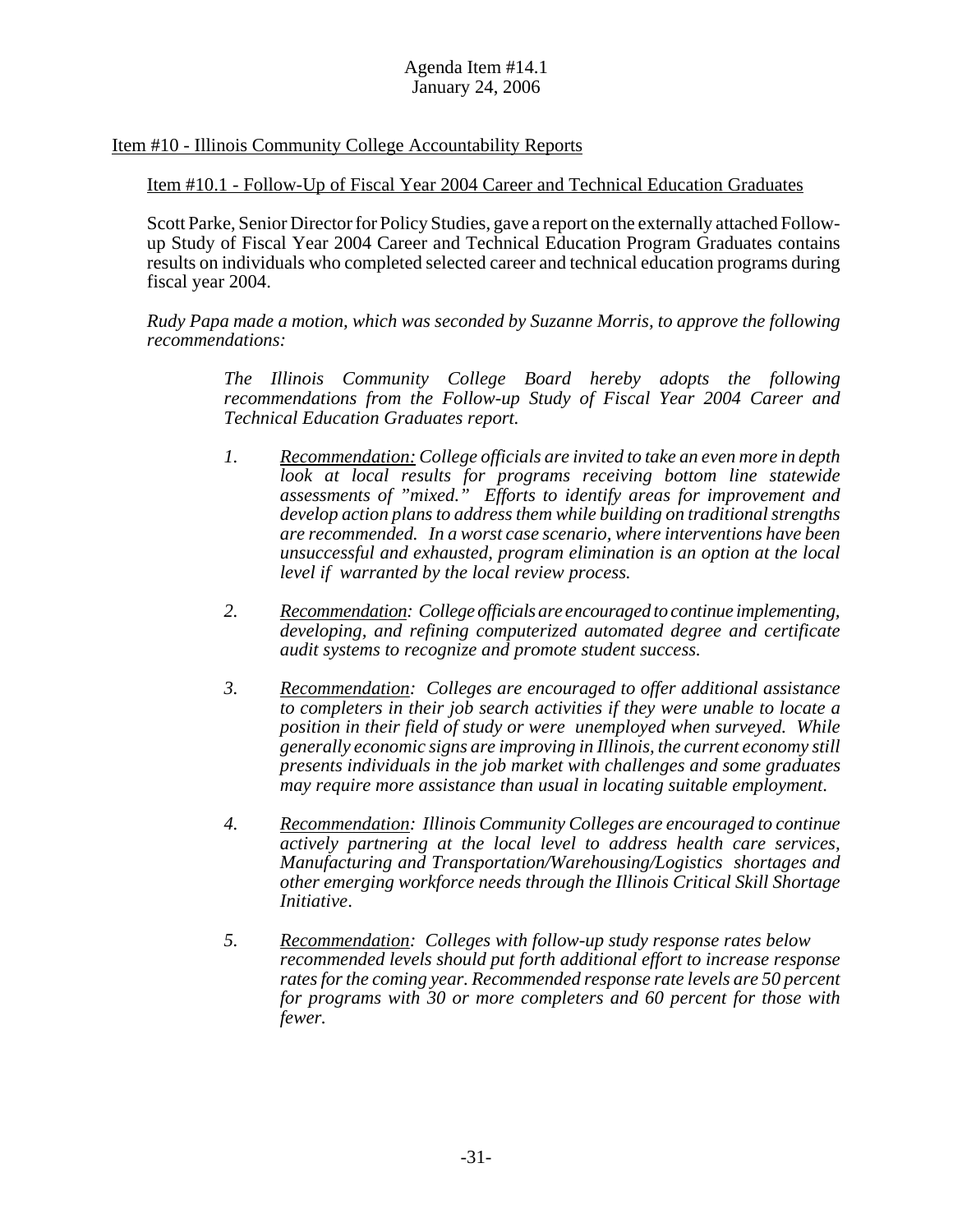# Item #10.2 - Accountability and Productivity in the Illinois Community College System - Fiscal Year 2005

Scott Parke, Senior Director for Policy Studies, gave a report on the externally attached Accountability and Productivity in the Illinois Community College System which highlights and summarizes accountability activities and initiatives described by Illinois' 48 community colleges in their Accountability/Program Review Reports for Fiscal Year 2005. The reports submitted by the colleges provide evidence of the ongoing review processes that are in place to ensure that high levels of quality and productivity are achieved for programs and services that best support each college's mission. Through program review, the colleges examine targeted program areas and services to assess their ability to meet their intended purpose in a cost-effective, high-quality manner.

The externally attached report on community college program accountability provides analyses of program reviews in 5 academic disciplines, 23 career and technical areas, Adult Education and Family Literacy, English as a Second Language, and Development Education.

The content of the reports affirms that Illinois community colleges continue to play an essential role in preparing the well-educated, high-skilled citizenry the state must have to strengthen the economy and support a desirable living environment.

## Item #10.3 - Performance Report - Fiscal Year 2005

Scott Parke also stated this report is structured around the policy areas in the Illinois Board of Higher Education's Illinois Commitment, the pledges from the Illinois Community College System's Promise for Illinois compliment these policy areas, and while narrative reporting is targeted on three of the six policy areas, performance indicator data reporting is required across all policy areas every year. The six policy areas include, economic growth, P-20 Partnership/Teaching and Learning, Affordability, Access and Diversity, High Quality, and Accountability and Productivity. Tuition is slowly going up since other funding has not been kicking in, which the students end up paying the price. They may not be able to make it without the financial aid. Illinois is right in line with other states and is making much progress.

## Item #11 - Consent Agenda

*Bill Naegele made a motion, which was seconded by Rudy Papa, to remove Item #11.4 from the Consent Agenda. The motion was approved by unanimous voice vote. Student advisory vote: Yes.*

*Rudy Papa made a motion, which was seconded by Judy Rake, to approve the following items:*

\* \* \* \* \* \* \*

## Item #11.1 - Minutes of the September 16, 2005 Meeting

*The Illinois Community College Board hereby approves the minutes of the September 16, 2005 meeting, as recorded.*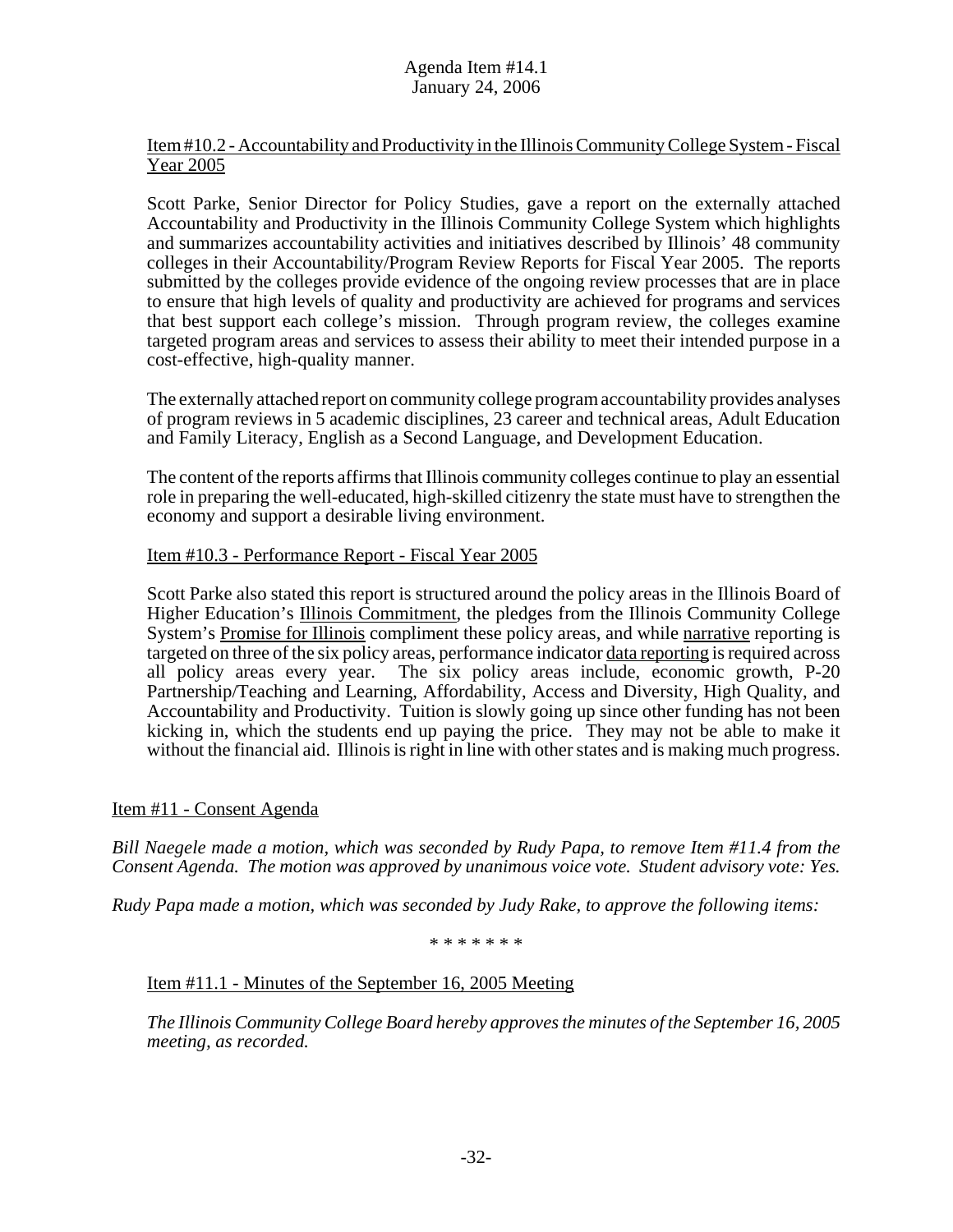#### Item #11.2 - New Units of Instruction

*The Illinois Community College Board hereby approves the following new units of instruction for the community colleges listed below:*

#### **PERMANENT PROGRAM APPROVAL**

Joliet Junior College

< HVA/C A.A.S. degree ( 64 semester credit hours)

Lewis & Clark Community College

Process Operations Technology A.A.S. degree (62.5 semester credit hours)

Lincoln Land Community College

< Customized Applied Technology A.A.S. degree (62 semester credit hours)

Southwestern Illinois College

< Associate of Arts in Teaching (A.A.T.) - Secondary Mathematics

Wilbur Wright College

Paralegal A.A.S. degree (65 semester credit hours)

#### **TEMPORARY PROGRAM APPROVAL**

Kennedy-King College

- < Elevator Construction Technology A.A.S. degree (64 semester credit hours)
- < Elevator Construction Technology Advanced Certificate (48 semester credit hours)

# **TEMPORARY TO PERMANENT PROGRAM APPROVAL**

*The following colleges were approved to offer their programs on a temporary basis for a period of three years and now request permanent approval for the following programs:*

Elgin Community College

< Personal Trainer Certificate (22 semester credit hours)

Lincoln Trail College

< Microsoft Computer Systems Engineer Certificate (27 semester credit hours)

#### Moraine Valley Community College

- < Polysomnography Technologist Certificate (24 semester credit hours)
- < Medical Assistant Certificate (41 semester credit hours)

Item #11.3 - Revised Calendar for Fiscal Year 2006

*The Illinois Community College Board hereby approves the following 2006 calendar:*

| January | 24 | 2006 | $\omega$ | Springfield Downtown Office           |
|---------|----|------|----------|---------------------------------------|
| March   |    | 2006 | (a)      | Lakeland Community College in Mattoon |
| May     |    | 2006 | $\omega$ | City Colleges of Chicago              |
| June    |    | 2006 | (a)      | Springfield                           |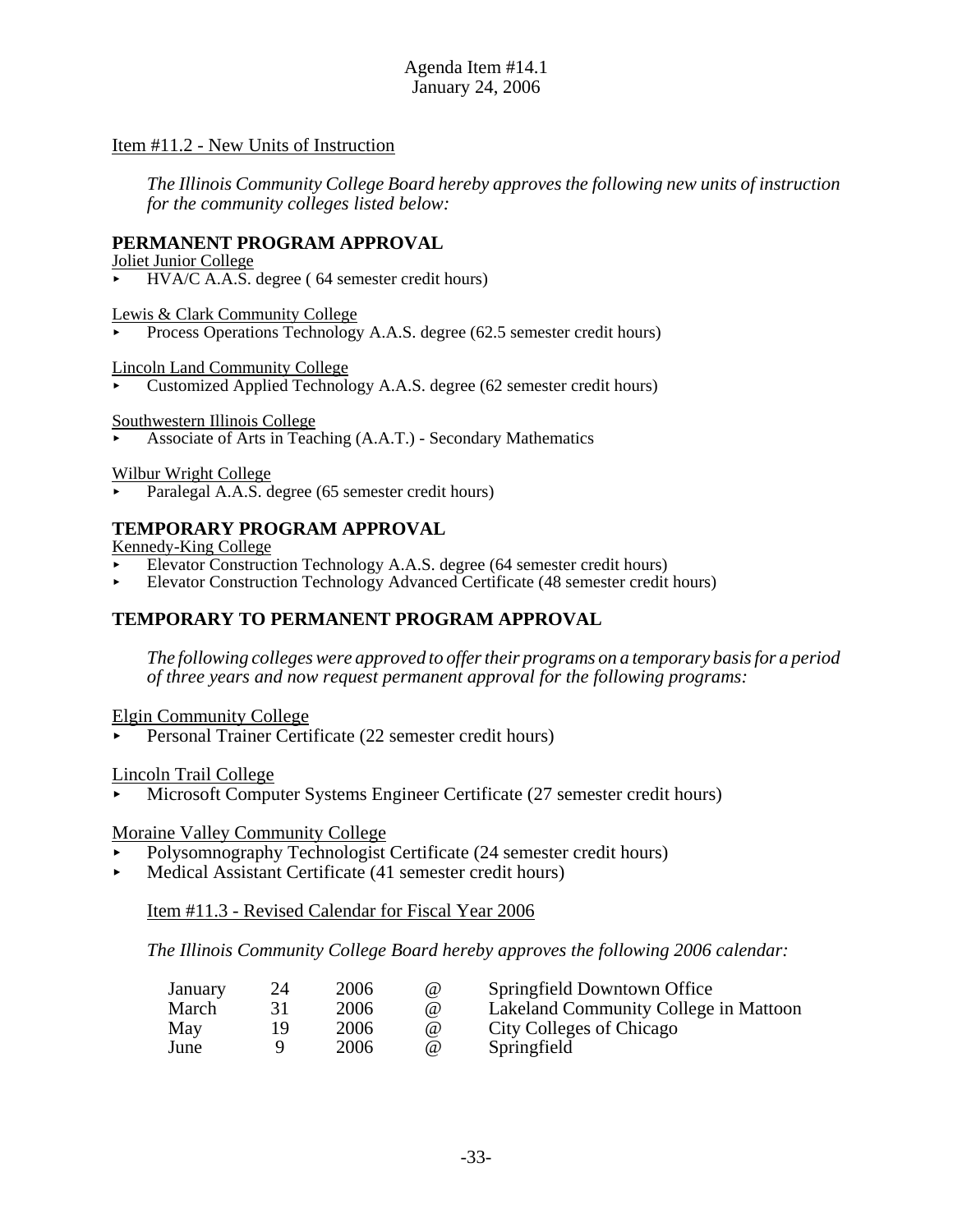| September 15 | 2006 | (a) | John A. Logan Community College |
|--------------|------|-----|---------------------------------|
| November 17  | 2006 | (a) | John Wood Community College     |

\* \* \* \* \* \* \*

*The motion was approved by unanimous voice vote. Student advisory vote: Yes.*

#### Item #12 - Information Items

#### Item #12.1 - Fiscal Year 2006 Financial Statements

Financial Statements were provided for the Board's information and review.

# Item #14 - Adjournment

At 12:00 p.m., Marikay Hegarty made a motion, which was seconded by John Donahue, to adjourn the meeting. The motion was approved by unanimous voice vote. Student advisory vote: Yes.

Guy H. Alongi Chairman President/CEO

Geoffrey S. Obrzut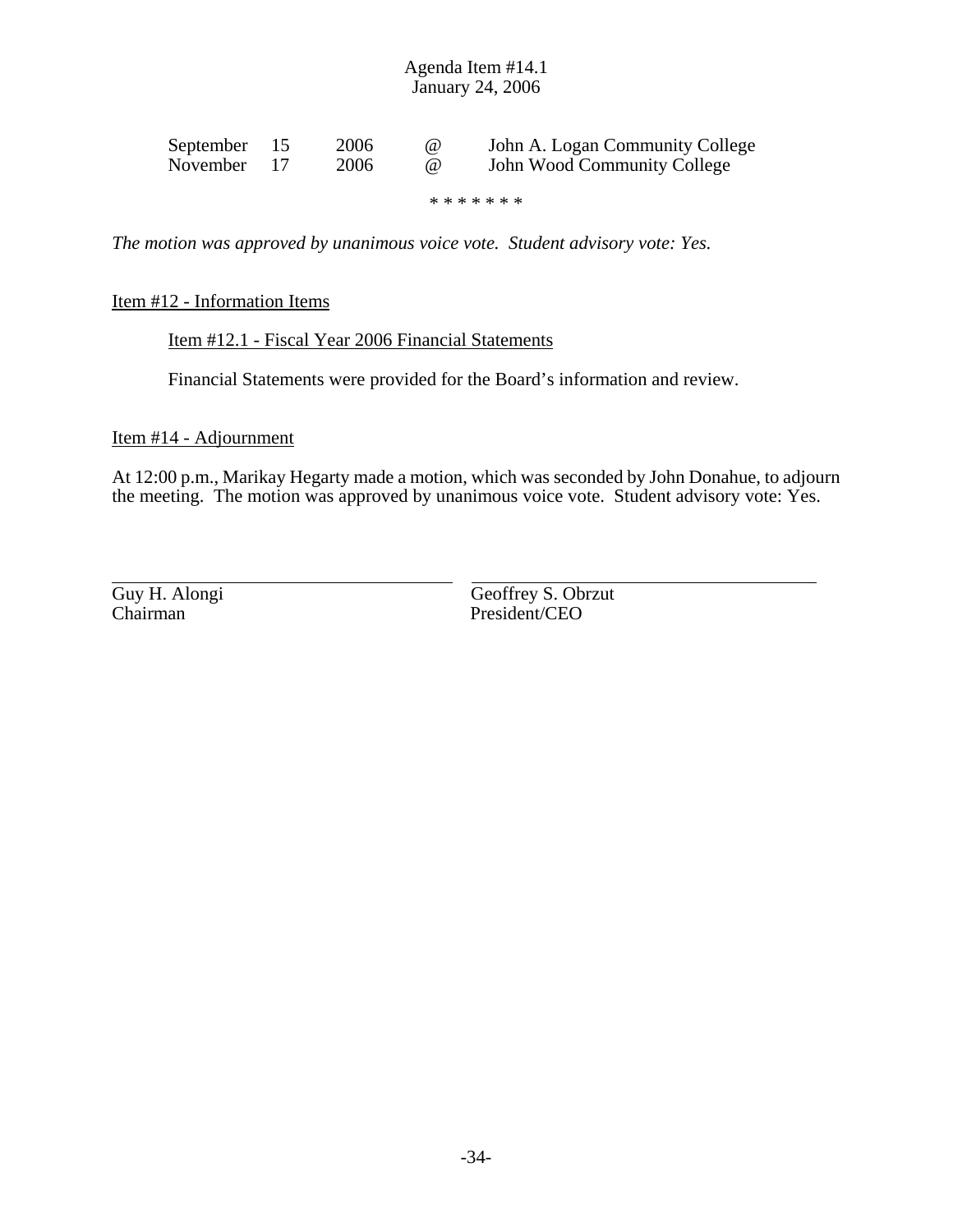## Illinois Community College Board

# **PROPOSED AMENDMENTS TO ILLINOIS COMMUNITY COLLEGE BOARD RULES CONCERNING ILLINOIS COMMUNITY COLLEGES ONLINE (ILCCO) PROGRAM SHARING**

*(Final Approval)*

Three years following input from a systemwide task force on online learning, the Illinois Community College Board established Illinois Community Colleges Online (ILCCO), a program designed to encourage the development and use of online delivery of courses and programs in community colleges. A federal grant was obtained to assist in the development costs of the new initiative. Up to this time, much of the activity on ILCCO has been the delivery of shared courses. However, from the beginning, one of the major objectives of the initiative was to expand the delivery of community college degree and certificate programs by allowing students who live in one district that does not have a specific program to access a program from another community college district in the state through computerized delivery. ILCCO, working as a consortium of colleges allows goal is to allow a student to achieve this through a seamless path from his/her own community college. The proposed rule change expands the Illinois Community College Board administrative rules for cooperative agreements to allow one college to award a degree or certificate offered by another community college through cooperative agreement. The degree or certificate could only be offered through the online cooperative agreement. If that agreement was no longer in effect, the college would not be approved to award the degree or certificate on its own.

The following proposed rule modifications were presented to the Board and the system in the January 31, 2005, agenda for review and comment and again in the April 22, 2005, agenda for initial approval. No opposition to the proposed changes has been received. The item is, therefore, presented for the Board's final approval to be forwarded to the Joint Committee on Administrative Rules for adoption.

## **RECOMMENDED ACTION**

It is recommended that the following motion be adopted:

The Illinois Community College Board hereby adopts and approves the following amendments to the *Administrative Rules of the Illinois Community College Board* and authorizes its President/CEO to process these amendments in accordance with the Illinois Administrative Procedures Act.